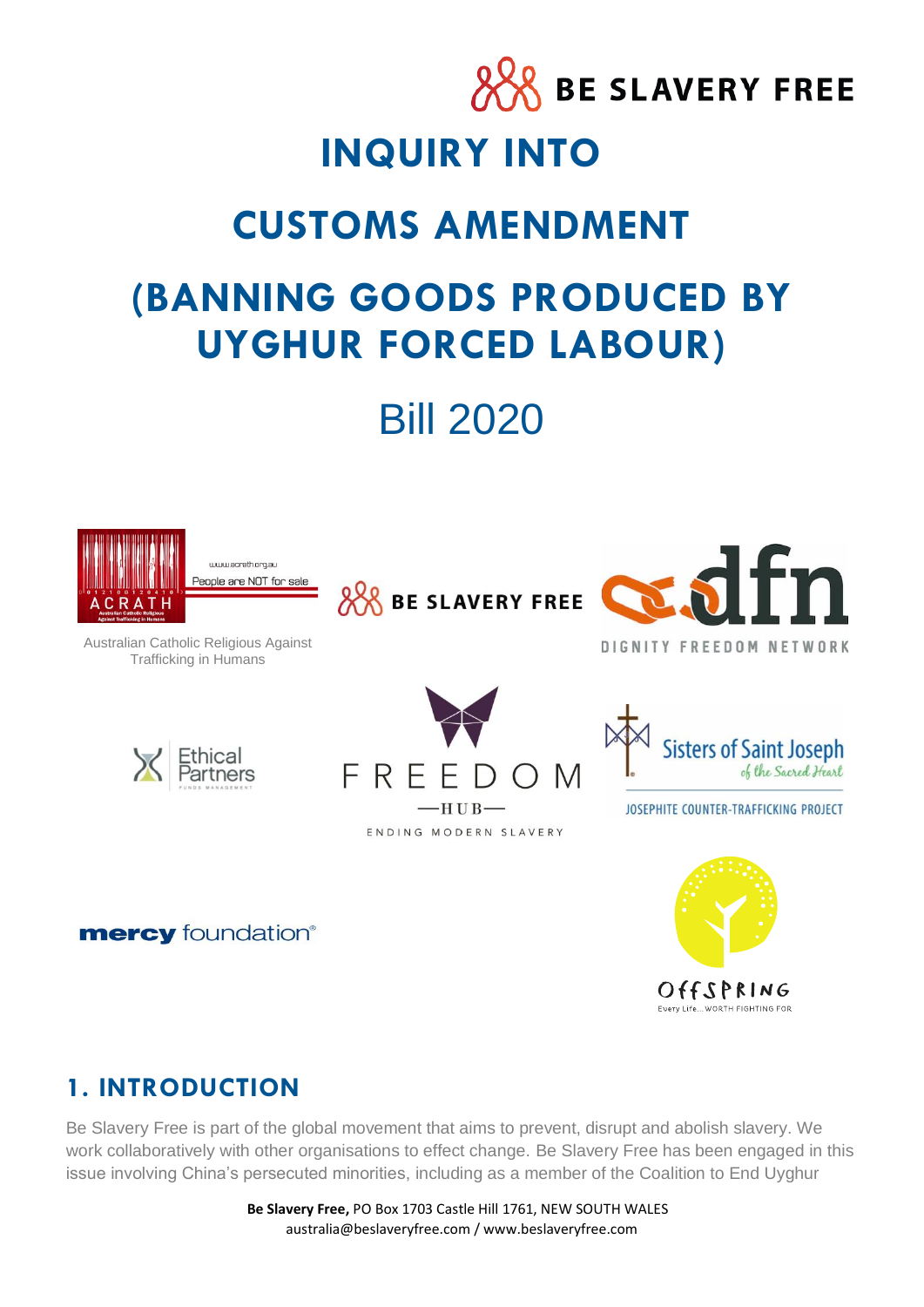Forced Labour in China.<sup>1</sup> Together with the organisations listed at the conclusion, we have examined the documents related to this Inquiry, agreed on the key issues which we wish to address, and prepared this response.

The organisations who make up the Coalition are diverse. We work in areas of:

- Consumer-driven campaigning and general community awareness, education on modern slavery and its prevention
- Working with business to increase traceability and transparency in their supply chains
- Introduce measures to illuminate human trafficking, slavery and slavery-like practices and highlight businesses that are making progress
- Convening and collaborating with other civil society groups for joint actions to abolish slavery and slavery-like practices
- International development work focused on poverty alleviation, economic dignity, after-care of survivors and re-integration programs
- Legal services and care for persons who have experienced slavery in Australia

Together, we welcome this opportunity to comment on the Customs Amendment (Banning Goods Produced by Uyghur Forced Labour) Bill 2020. We would be happy to appear before the Inquiry to discuss this submission.

We understand the amendment is seeking to address the following:

- 1. More than a million Uyghurs and Turkic Muslim minorities are in 're-education camps' as well as being forced into 'vocational training' work in factories and on farms in Xinjiang Province and being moved to other Chinese provinces.
- 2. Their labour takes place in the context of extensive and intrusive surveillance and at times in the context of internment or imprisonment. They are not free to leave.
- 3. Failure to comply with the programs results in penalties, including loss of personal freedom and other sanctions, including against family members.
- 4. These factories supply global brands in industries ranging from garments and electronics to home decorations. These brands profit from this forced labour and provide their goods to consumers, including in Australia.

# **2. THE PROPOSED AMENDMENT**

To prohibit the importation into Australia of goods from Xinjiang province in the People's Republic of China as well as goods from other parts of China that are produced in whole or part by using forced labour.

*The importation of the following goods is prohibited absolutely:* 

*a. Goods produced or manufactured in the Xinjiang Autonomous Region of the People's Republic of China;* 

*b. Goods produced or manufactured in the People's Republic of China through the use of forced labour (within the meaning of the Criminal Code).2*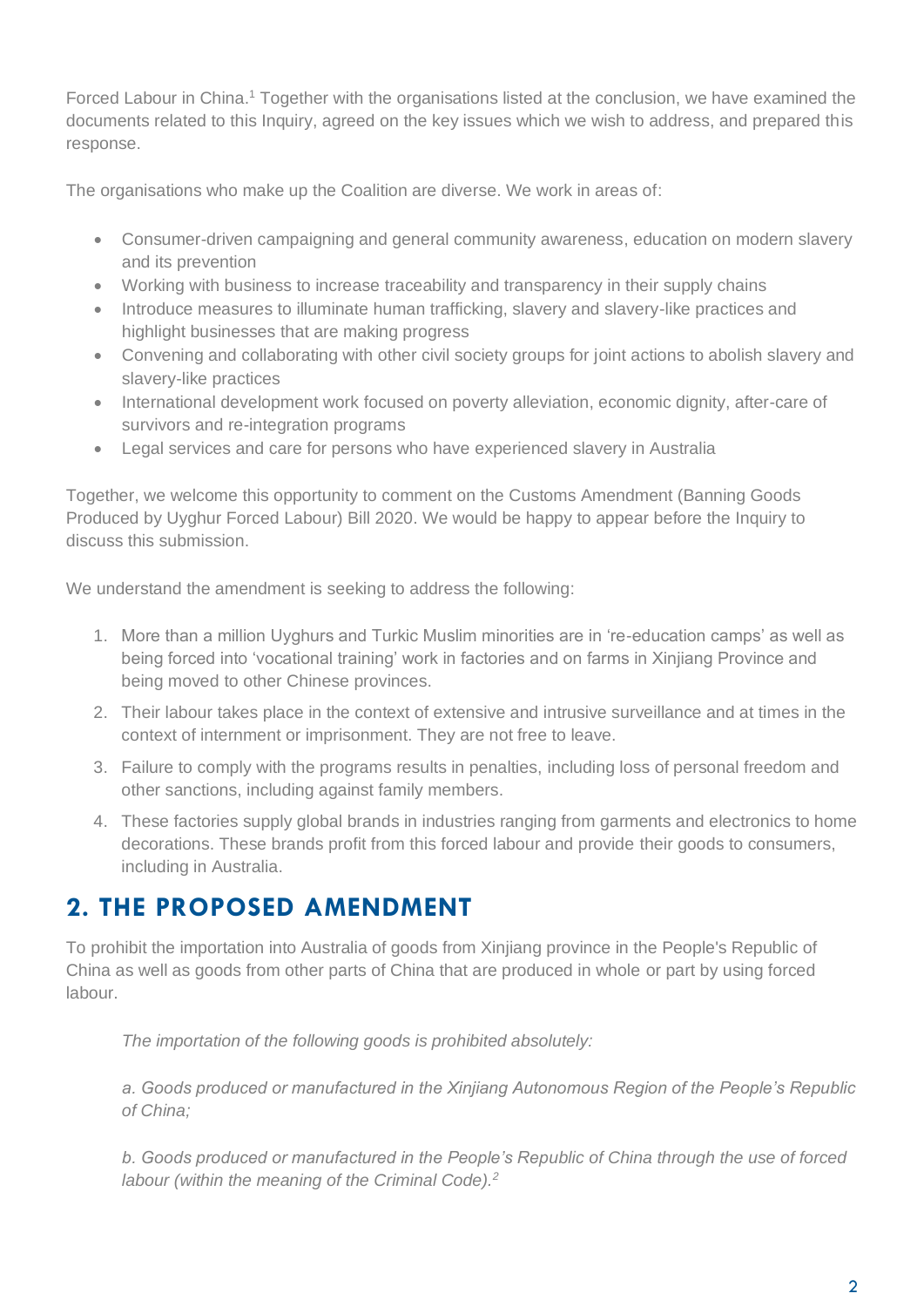# **3. MOVING FROM OUR USUAL 'NAME AND FAME' APPROACH**

Be Slavery Free typically takes a 'Name and Fame' approach to addressing modern slavery and slaverylike practices in supply chains. This means we seek to work with entities to identify the changes which need to be made, to more fully address slavery issues. We request the changes needed, publicly acknowledge the changes that are made, and learnings which come out of the process.

We encourage continuous improvement in policies, programs and impact. We highlight 'what good looks like' in addressing modern slavery. This approach means it is rare for us to be part of asking for a ban or a boycott.

#### **So why are we supporting this Bill which takes a more decisive approach regarding the Xinjiang region and forced labour in China?**

When an issue is a gross violation of human rights and a practice is systemic, embedded and sanctioned in the policies and plans of a government, the actions of business and civil society become at best, limited and at worst, futile without Government engagement.

We also take very seriously the potential impacts of such a ban. In this case, our deliberations have included (but is not limited to):

- 1. Such a ban will likely impact the entire Xinjiang economy even those places where forced labour is not present. In this instance, we listen to the people most impacted and try and establish if they are supportive of such bans. $3$  We believe there is support backed by credible complaints of forced labour of Uyghur and other Muslim minorities from Xinjiang (which is explained in more detail in Section 8 of this submission)
- 2. There will be an impact on Australian businesses who source (knowingly or unknowingly) from the region. Australian businesses are scrambling to know what to do. Access to the factories and the region is severely limited. The safety and security of people working for Australian businesses in the region is a major concern. Government action is required to support business concerns in addressing this matter.
- 3. Whilst China is not the only place in the world where state-sanctioned forced labour is taking place, it is our only major trading partner engaged in such human rights violations. Australia imports in excess of 78 million dollars' worth of products from China a year.<sup>4</sup>
- 4. Australian consumers need a way to know they are not supporting this forced labour through their purchases, and
- 5. The proposed amendment Bill is a proportionate response to the situation of human rights abuses against Uyghurs and other minorities in China

Taking all these into account we recommend the following: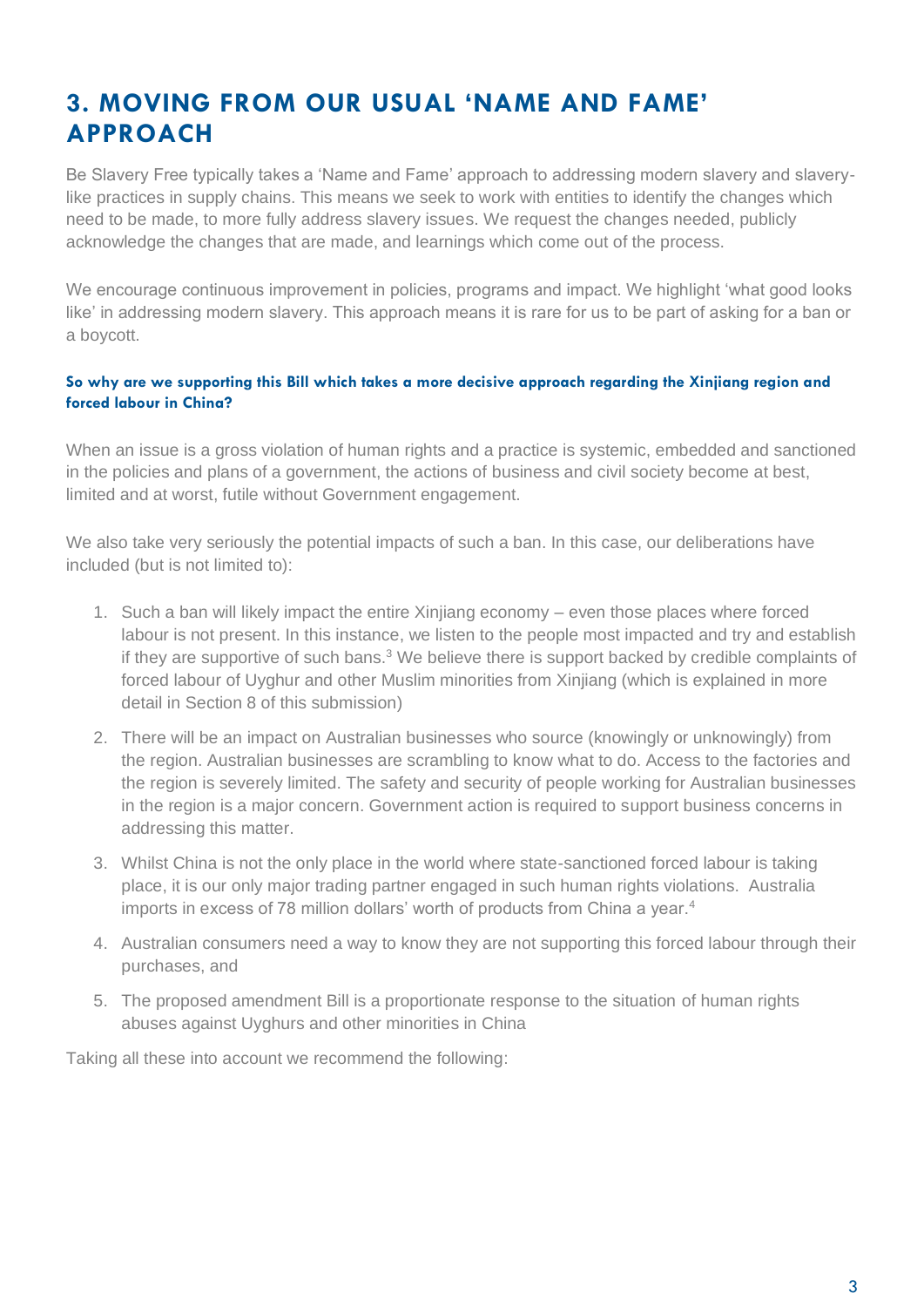#### **Recommendation 1**

**We urge the Inquiry to recommend amendments to the Customs Bill, so the legislation is strengthened to suspend the import of goods made with the forced labour of Uyghur and other minorities in the Xinjiang region and from forced labour in China.**

# **4. THE AUSTRALIAN CRIMINAL CODE (BUSINESS AND GOVERNMENT OBLIGATIONS)**

Our recommendation, the proposed suspension of imported goods made with forced labour from Xinjiang, is backed by provisions in the Australian Criminal Code.

Division 270<sup>5</sup> of the Australian Criminal Code is the main division in the Code relating to slavery and forced labour. It defines and criminalises slavery, servitude, forced labour, deceptive recruiting and forced marriage.

Division 270.6 defines "forced labour" in these terms:

*the condition of a person (the victim) who provides labour or services if, because of the use of coercion, threat or deception, a reasonable person in the position of the victim would not consider himself or herself to be free:* 

- *(a) to cease providing the labour or services; or*
- *(b) to leave the place or area where the victim provides the labour or services.*

In terms of Forced labour offences (section 270.6A)

*a person commits an offence if:* 

- *(a) the person conducts any business; and*
- *(b) the business involves the forced labour of another person (or persons).*

The offence described in 270.6A carries a penalty of between 9-12 years' imprisonment.

These Australian laws require Australian business entities to respect human rights by ensuring their business does not involve the forced labour of another person or persons in their business. According to our criminal code any person conducting business in Australia, shown through investigative processes to be involved in forced labour, could potentially be charged and convicted of a forced labour offence.

As well as outlining business responsibilities the UN Guiding Principles for Business and Human Rights also outline government responsibilities. According to these principles, the Australian Government has an obligation to 'ensure that their current policies, legislation, regulations and enforcement measures are effective in addressing the risk of business involvement in gross human rights abuses.'<sup>6</sup>

# **5. THE AUSTRALIAN MODERN SLAVERY ACT (2018)<sup>7</sup>**

The Modern Slavery Act requires entities with a consolidated revenue over certain a threshold and the Commonwealth to submit an annual Modern Slavery Risk Statement (as well as allowing voluntary statements for other entities) which addresses the following seven mandatory criteria:

- 1. Identify the reporting entity
- 2. Describe the reporting entity's structure, operations and supply chains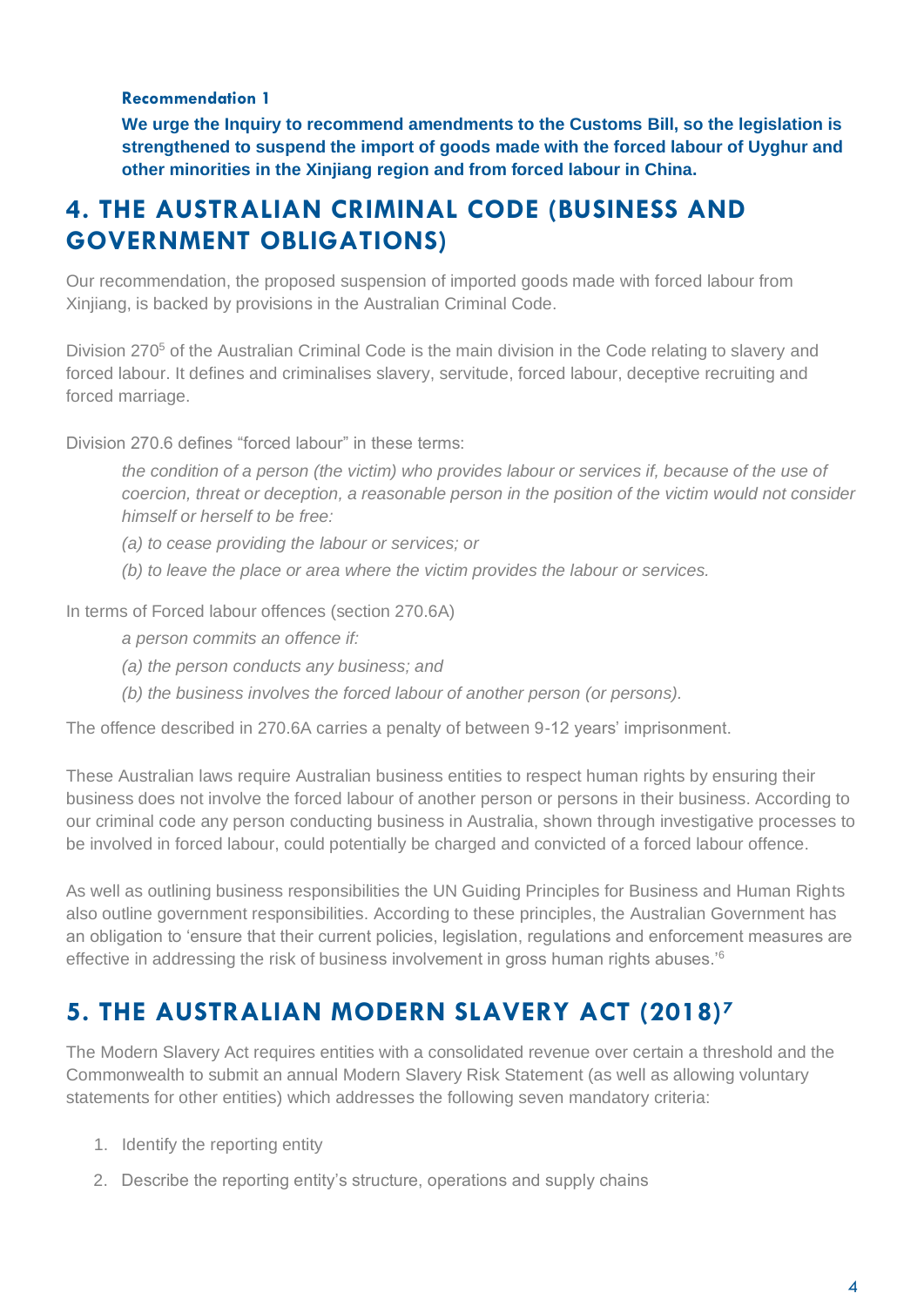- 3. Describe the risks of modern slavery practices in the operations and supply chains of the reporting entity and any entities it owns or controls
- 4. Describe the actions taken by the reporting entity and any entities it owns or controls to assess and address these risks, including due diligence and remediation processes
- 5. Describe how the reporting entity assesses the effectiveness of these actions
- 6. Describe the process of consultation with any entities the reporting entity owns or controls (a joint statement must also describe consultation with the entity giving the statement), and
- 7. Provide any other relevant information

The proposed suspension of imported goods made with forced labour from Xinjiang parallels the spirit of the Australian Modern Slavery Act, to end slavery in all its forms. However, the Australian Modern Slavery Act (2018) is not sufficient to address issues such as state-sanction forced labour and human trafficking. The Modern Slavery Act builds on the concept that through due diligence processes, entities will continually improve their response to modern slavery crimes. The Government stated that the reporting requirement is 'intended to facilitate a collaborative "race to the top" amongst business.'<sup>8</sup>

Further the Government considered there was 'a risk that penalties may limit Government's ability to foster a collaborative, multi-stakeholder approach to combating modern slavery' as stated in the Department of Home Affairs submission to the Joint Standing Committee's Inquiry into the Modern Slavery Act.<sup>9</sup>

The deadline for the first reporting period for entities under the Australian Modern Slavery Act is 31 March 2021 and full analysis of the reports will indicate the extent to which business has sufficient understanding of all tiers of their supply chains, knowledge of the inherent risks in their business contexts, and capacity to remediate instances of modern slavery.

Prior to completing their Modern Slavery Statements entities would have been aware of the high risk of sourcing from China in general and the Xinjiang Province in particular. The context of Xinjiang has been reported widely in reputable newspapers since 2018 and some businesses have been beginning to take action to withdraw their sourcing from the area over the last two or more years.

The Better Cotton Initiative (BCI) suspended its activities in Xinjiang in China on the back of concerns over the prevalence of labour abuses in the region. BCI said it would suspend its assurance activities in the region for the 2020-21 cotton season 'based on the recognition that the operating environment prevents credible assurance and licensing from being executed.' <sup>10</sup> 20% of the cotton it certifies comes from Xinjiang Province and it is used by many Australian garment sellers as the assurance mechanism for their raw cotton.

Of the 700+ entities who have so far uploaded their modern slavery statements, 25 list their industry sector as including 'fashion, textiles, apparel and luxury goods.' An analysis of those 25 statements shows the following:

- **Nine** companies do not mention China at all in their report. At least three of these are on lists of companies named as sourcing from Xinjiang
- **Seven** companies identify risks in sourcing from China but do not mention Xinjiang as a specific risk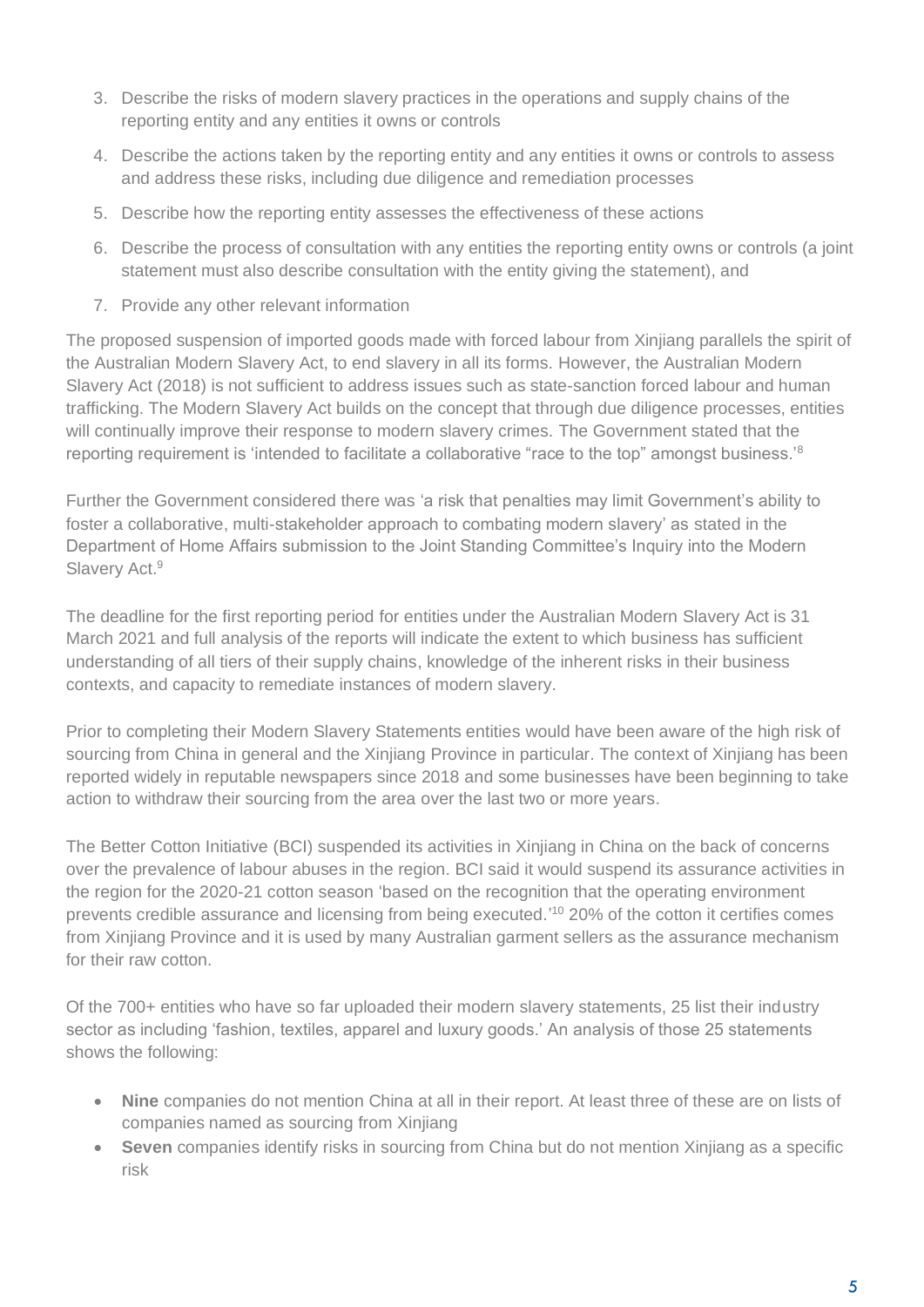- **Six** companies identify that they source from China but do not identify China specifically as a risk country
- **Two** companies specifically name the Xinjiang province and identified the actions they are seeking to take. We congratulate Woolworths and Kathmandu for this action.
	- $\circ$  Woolworths stated, 'In response to allegations of forced labour in Xinjiang province in China, we have commenced tracing our garment supply chain in that region. We have no direct suppliers producing goods in Xinjiang and are conducting further due diligence on cotton sourced as a raw material.'<sup>11</sup>
	- o Kathmandu stated, 'A further risk of forced labour stems from the internment of over one million Chinese citizens of ethnic Turkic origin in the Xinjiang region as well as forced labour by prisoners incarcerated in China's regular judicial system. This risk is therefore potentially present at all levels of the supply chain, from the farm level (for cotton and other agriculture products) to the manufacture of finished goods.'<sup>12</sup>
- **One** company, PVH Brands Limited (Calvin Klein, Tommy Hilfiger, Heritage Brands portfolio) made a Modern slavery statement to the effect that it has withdrawn from the area and states that 'In 2019 Xinjiang Province was added to our restricted Jurisdiction.'<sup>13</sup>

On the balance, it is clear that the Modern Slavery Statement due diligence approach is not addressing this state-sanctioned forced labour in Xinjiang province. The approach of the Australian Modern Slavery Act (2018) has been a step forward for Australia, however is insufficient to address such issues as the imminent genocide of Uyghur and other minorities in the Xinijang region.

# **6. WHAT HUMAN RIGHTS ABUSES ARE OCCURRING?**

The Universal Declaration of Human Rights (UDHR)<sup>14</sup> enshrines the rights and freedoms of all human beings. The Investor Alliance for Human Rights has provided a detailed list of human rights set out in the UDHR that are currently being violated by Chinese government authorities, at times with the involvement of business enterprises, in relation to Uyghurs.

Those relevant Articles are:

Article 2: Everyone is entitled to all the rights and freedoms set forth in this Declaration, without distinction of any kind, such as race, colour, sex, language, religion, political or other opinion, national or social origin, property, birth or other status

Article 3: Everyone has the right to life, liberty and security of person.

Article 5: No one shall be subjected to torture or to cruel, inhuman or degrading treatment or punishment.

Article 7: All are equal before the law and are entitled without any discrimination to equal protection of the law

Article 9: No one shall be subjected to arbitrary arrest, detention or exile.

Article 12: No one shall be subjected to arbitrary interference with his privacy, family, home or correspondence, nor to attacks upon his honour and reputation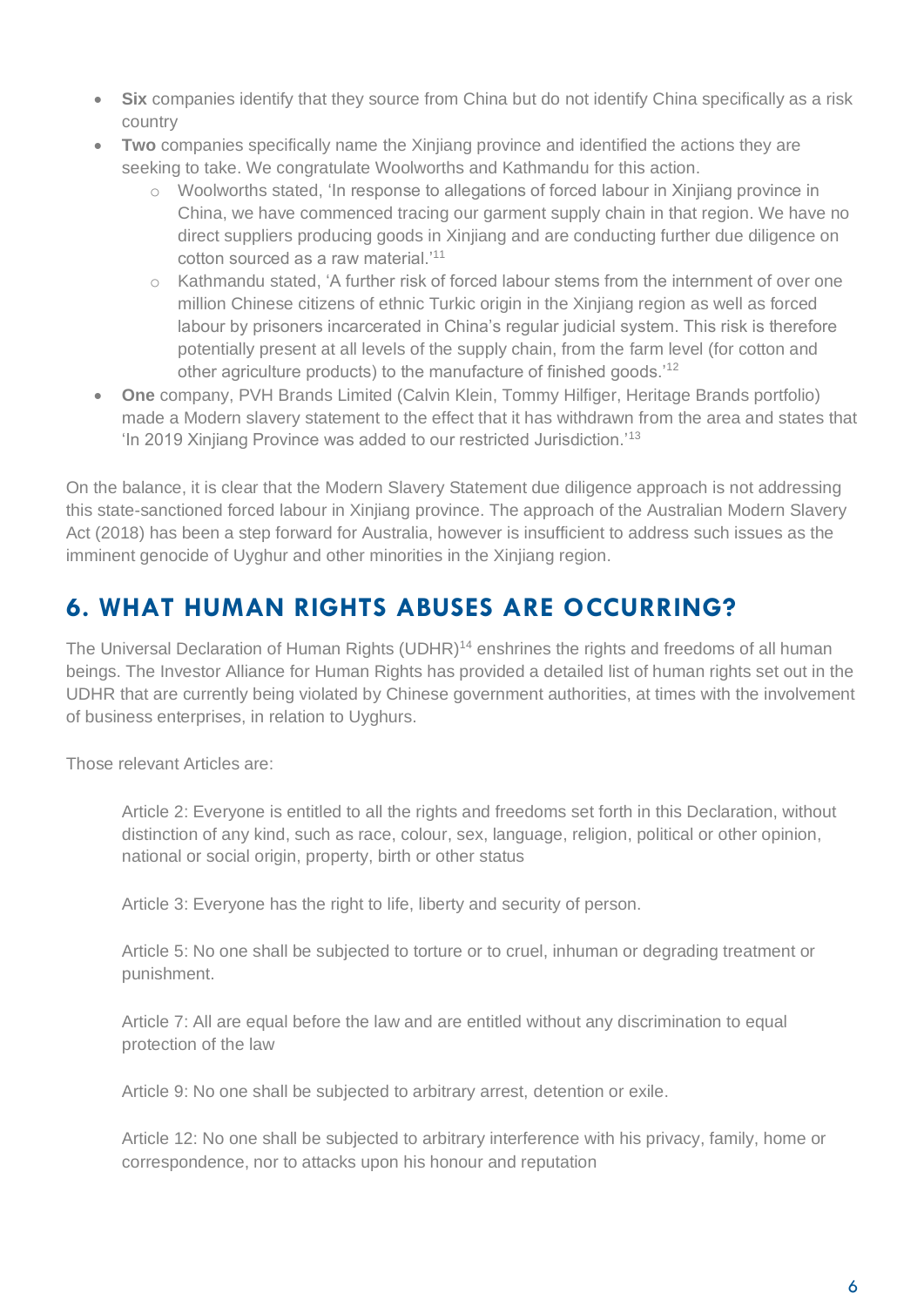Article 13: Everyone has the right to freedom of movement and residence within borders of each State.

Article 16: The family is the natural and fundamental group unit of society and is entitled to protection by society and the State.

Article 18: Everyone has the right to freedom of thought, conscience and religion; this right includes freedom to change his religion or belief, and freedom, either alone or in community with others and in public or private, to manifest his religion or belief in teaching, practice, worship and observance.

Article 19: Everyone has the right to freedom of opinion and expression; this right includes freedom to hold opinions without interference and to seek, receive and impart information and ideas through any media and regardless of frontiers.

Article 20: Everyone has the right to freedom of peaceful assembly and association.

Article 23: Everyone has the right to work, to free choice of employment, to just and favourable conditions of work and to protection against unemployment.

Article 27: Everyone has the right to freely participate in the cultural life of the community, to enjoy the arts and to share in scientific advancement and its benefits.

To explore the validation of each of the above Articles in relation to human rights abuses involving Uyghurs, please see the full report by the Investor Alliance for Human Rights, 'Human Rights Risks in Xinjiang Uyghur Autonomous Region, Practical Guidance for Investors.'<sup>15</sup>

Australia has been persistent in its pursuit of human rights. According to the Department Of Foreign Affairs and Trade website:

*Australia is committed to advancing human rights globally. Men, women and children have the right to fundamental freedoms and to live their lives with dignity. Human rights underpin peace and prosperity. Australia's commitment to human rights reflects our national values and is an underlying principle of Australia's engagement with the international community.<sup>16</sup>*

On International Human Rights Day 2020, Senator the Hon Marise Payne, Minister for Foreign Affairs and Trade said

*Australia will continue to defend longstanding human rights principles and norms, protect hard won gains and raise serious concerns about human rights situations around the world…. Australia will continue to be a strong voice in defence of freedom of expression, freedom of religion or belief, and the critical role of national human rights institutions and civil society.<sup>17</sup>*

For Human Rights to be an underlying principle of our engagement with the international community, it must also be the basis of the way we engage in trade. Recommendation 5 outlines a number of steps that the Australian Government can and should take in order to fulfill these obligations in relation to trade.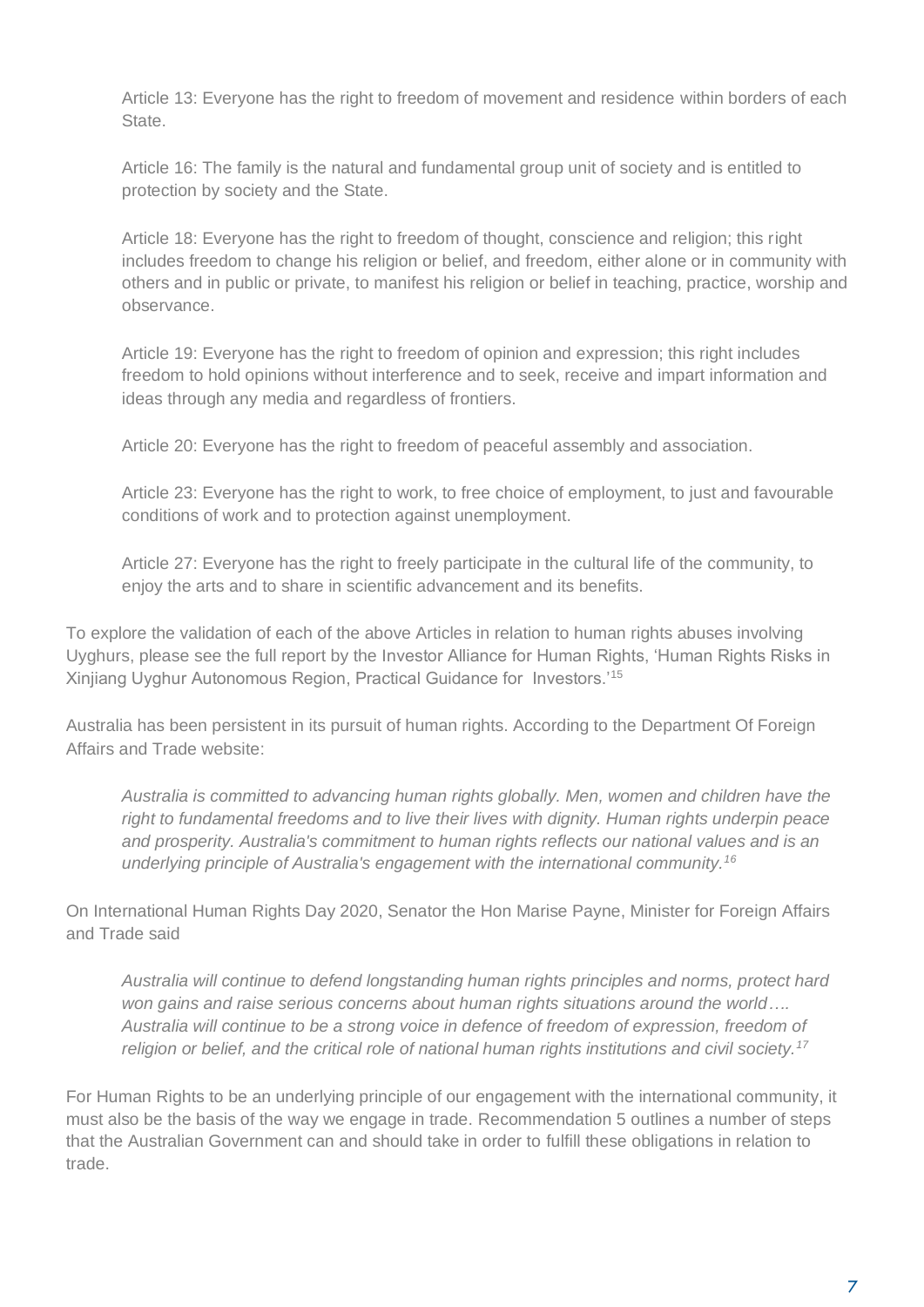# **7. WHAT IS FORCED LABOUR?**

We have already cited the Australian Criminal Code definition of Forced Labour (Section 3). Any reasonable person would agree that people placed 're-education camps' and forced into 'vocational training' work in factories and on farm (as described in Section 1), would not consider themselves free to cease providing the labour or services; or to leave the place or area where they provide the labour or services.

The International Labor Organisation's (ILO) Forced Labour Conventions define forced labour as: C029 - Forced Labour Convention, 1930 (No. 29)<sup>18</sup>

*all work or service which is exacted from any person under the menace of any penalty and for which the said person has not offered himself voluntarily.* 

C105 - Abolition of Forced Labour Convention, 1957 (No. 105)<sup>19</sup> prohibits the use of any form of forced labour

*as a means of political coercion or education or as a punishment for holding or expressing political views or views ideologically opposed to the established political, social or economic system* 

or

as a means of racial, social, national, or religious discrimination.

Australia has ratified both the above Conventions but is yet to ratify P029 - Protocol of 2014 to the Forced Labour Convention, 1930. Whilst it indicated its intention to do so some three years ago, in order to do so the government of Western Australia (WA) must amend its Industrial Relations laws to bring WA in-line with the requirements of the P029. It would be hypocritical of the Australian Government to request China to ratify these Conventions without having fully done so itself.

#### **Recommendation 2**

#### **We recommend that the Inquiry:**

**a. Communicate with all members of Parliament in Western Australia the necessity to swiftly bring its laws in-line with the requirements of Protocol of 2014 to the Forced Labour Convention, 1930.** 

**b. Recommend that the Australian Government ratify Protocol of 2014 to the Forced Labour Convention, 1930 as soon as possible** 

#### **Subsequent to the above**

**c. Recommend that the Australian Government identify opportunities to persuade the Chinese government into ratifying the Convention on Forced Labour, 1930 (No. 29), Abolition of Forced Labour Convention, 1957 (No.105) and the Protocol of 2014 to the Forced Labour Convention.**

The ILO has produced a list of indicators of forced labour, the presence of which may imply the existence of forced labour.<sup>20</sup>

The indicators are:

- Abuse of vulnerability
- Deception
- Restriction of movement
- Isolation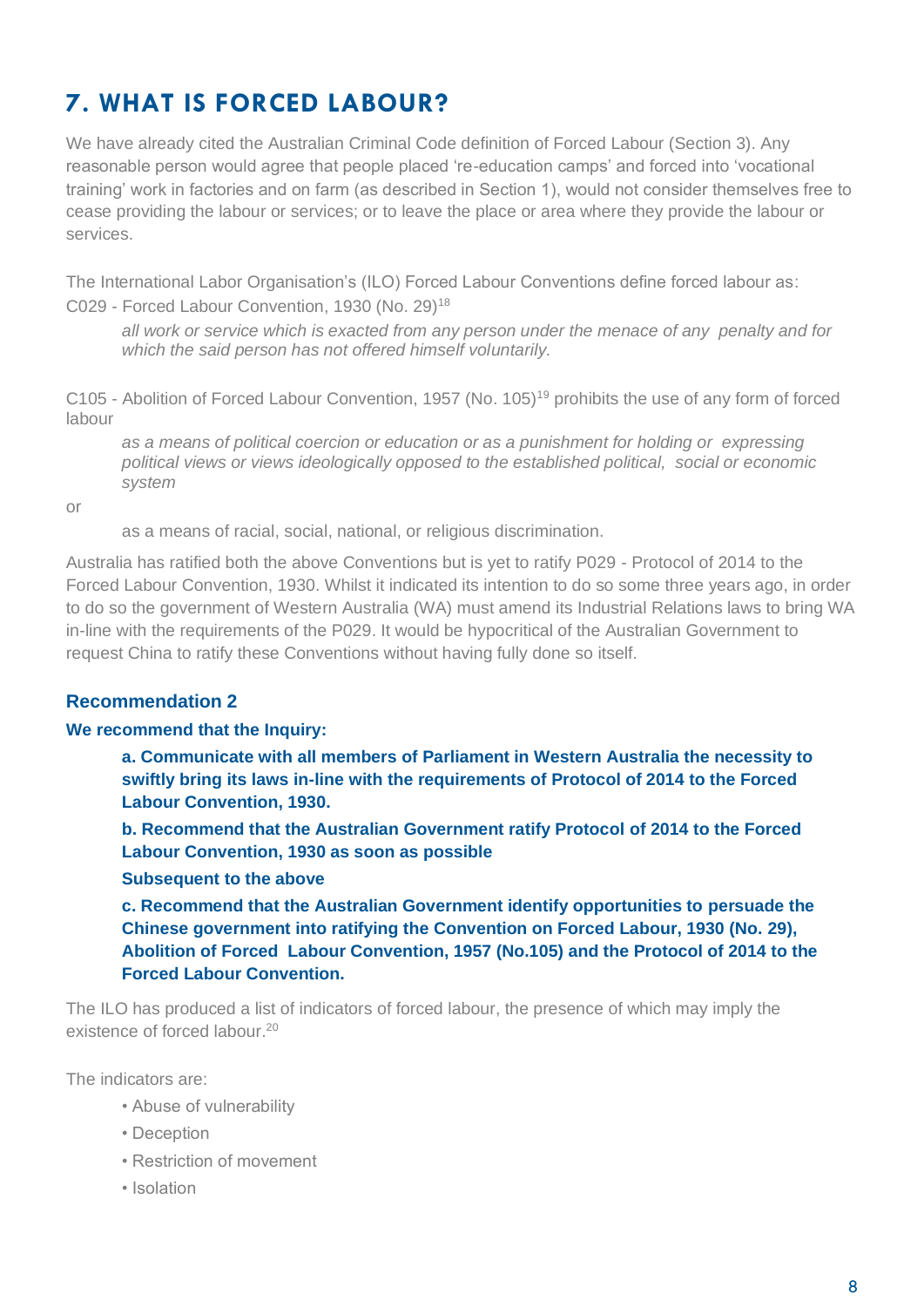- Physical and sexual violence
- Intimidation and threats
- Retention of identity documents
- Withholding of wages
- Debt bondage
- Abusive working and living conditions
- Excessive overtime

All these indicators have been cited by various Governments, investigative journalists, academics and civil society in relation to the Uyghur and other minority groups in Xinjiang.

# **8. HOW DO WE REALLY KNOW ABOUT THE ABUSES THAT PRECIPITATE STRONG ACTION BY AUSTRALIA?**

Be Slavery Free's first encounter with the issues relating to Uyghur and other minorities was through the excellent work of the International Coalition to End Transplant Abuse in China.<sup>21</sup> Their investigations and reports are strongly evidence-based, compelling and recognised globally, particularly the work of the China Tribunal and its findings regarding the treatment of the Uyghurs in the internment camps.<sup>22</sup>

The evidence of state-sanctioned forced labour relating to the Uyghur people and other minorities is also compelling, evidence-based and recognised by governments globally. Some of the more recent evidence and calls for action are as follows:

• In October 2020, the German Ambassador to the UN presented a statement on the human rights situation in Xinjiang on behalf of 39 countries including Australia. The statement expressed these countries were

*…concerned about the existence of a large network of 'political re-education' camps where credible reports indicate that over a million people have been arbitrarily detained. We have seen an increasing number of reports of gross human rights violations. There are severe restrictions on freedom of religion or belief and the freedoms of movement, association, and expression as*  well as on Uyghur culture. Widespread surveillance disproportionately continues to target *Uyghurs and other minorities and more reports are emerging of forced labour and forced birth control including sterilization.*

They called on China 'to allow immediate, meaningful and unfettered access to Xinjiang for independent observers including the UN High Commissioner for Human Rights.<sup>'23</sup>

• In January 2021, the United States Customs and Border Protection issued a Withhold Release Order (WRO) against cotton products and tomato products produced in Xinjiang based on information that reasonably indicates the use of detainee or prison labor and situations of forced labor. The agency identified the following forced labour indicators through the course of its investigation: debt bondage, restriction of movement, isolation, intimidation and threats, withholding of wages, and abusive living and working conditions.<sup>24</sup>

• Coinciding with the WRO, US Secretary of State, Michael Pompeo determined that the People's Republic of China, under the direction and control of the Chinese Communist Party, has committed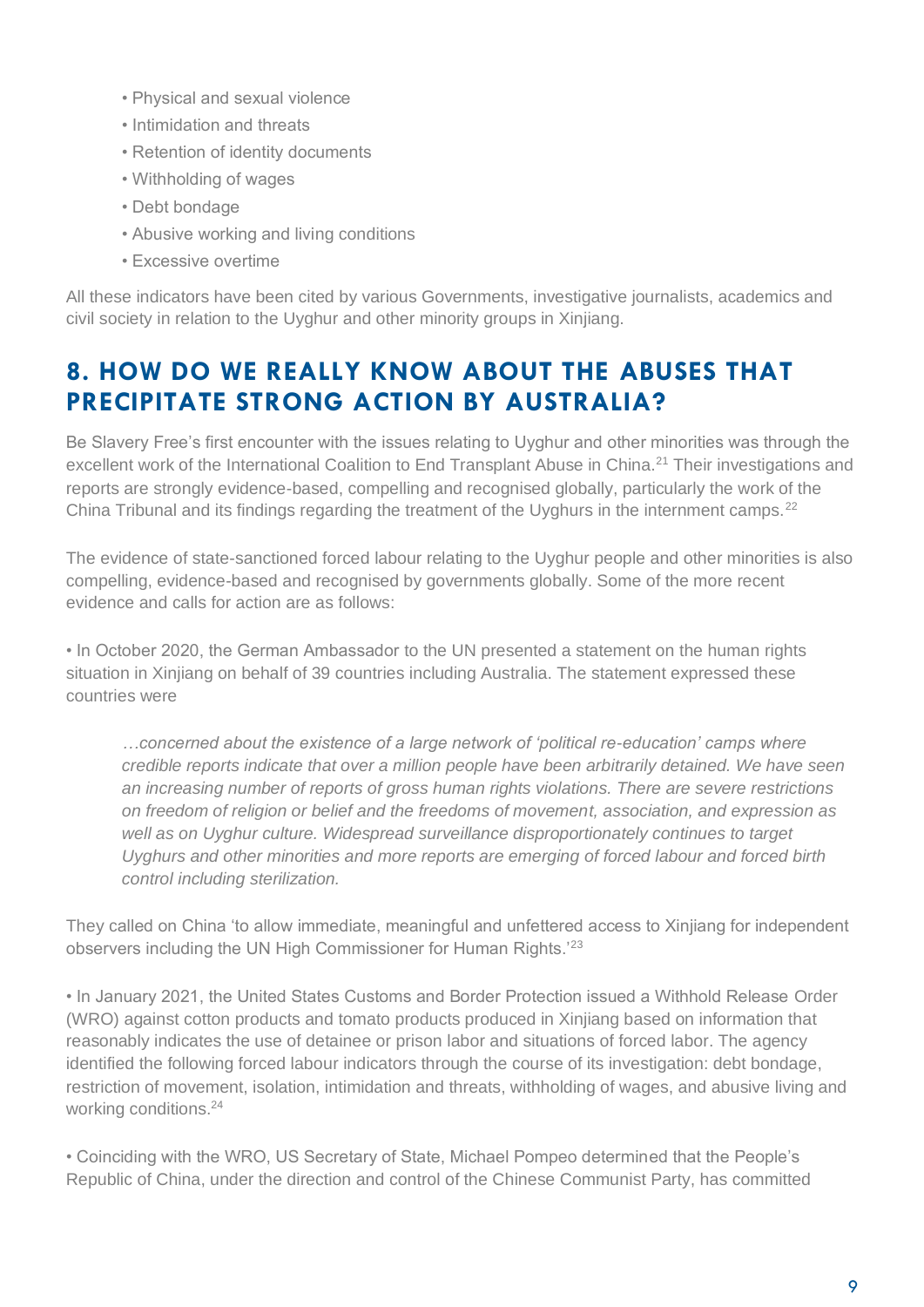genocide against the predominantly Muslim Uyghurs and other ethnic and religious minority groups in Xinjiang.

Amongst the crimes committed, Pompeo cited forced labour.<sup>25</sup>

• Also, in January 2021, British Foreign Secretary Dominic Raab made a statement to the House of Commons on the human rights violations in Xinjiang. He announced a number of actions including guidance to businesses in the UK<sup>26</sup> and strengthening the UK Modern Slavery Act (2015) with penalties for businesses that do not comply with their obligations under the Act. The aim:

*that no company that profits from forced labour in Xinjiang can do business in the UK, and no UK business is involved in their supply chains.<sup>27</sup>*

• The Canadian Government simultaneously announced it would be collaborating with the UK and other international partners 'adopting a comprehensive approach to defending the rights of Uyghurs and other ethnic minorities, including by advancing measures to address the risk of goods produced from forced labour from any country from entering Canadian and global supply chains and to protect Canadian businesses from becoming unknowingly complicit.

Canada's approach includes the following seven measures:

- *The Prohibition of imports of goods produced wholly or in part by forced labour;*
- *A Xinjiang Integrity Declaration for Canadian companies;*
- *A Business Advisory on Xinjiang-related entities;*
- *Enhanced advice to Canadian businesses;*
- *Export controls;*
- *Increasing awareness for Responsible Business Conduct linked to Xinjiang; and*
- *A Study on forced labour and supply chain risks.<sup>28</sup>*

• As recently as February 4, 2021, Australian Foreign Minister Senator Marise Payne said, Australia had been consistent in raising its 'significant concerns with the human rights abuses in Xinjiang'.<sup>29</sup>

All the above actions by governments take seriously the need to support business in addressing their supply chains matters specifically in relation to Xinjiang and goods produced with Uyghur forced labour. Australia must work closely with these like-minded countries to act collectively.

Notable civil society and policy groups and journalists have also released research, made statements and called for action. Businesses have begun to take action to ensure their supply chains are not implicated with the forced labour that is occurring. Below is a selection of some of the important reports.

• In July 2019, ABC Four Corners pieced together eye-witness accounts from Australian citizens and uncovered evidence of detainees being forced to work in factories. The story linked six Australian brands to cotton from Xinjiang.<sup>30</sup>

• In March 2020, Australian Strategic Policy Institute released a report 'Uyghur's for Sale'. The report identified 27 factories in nine Chinese provinces using Uyghur labour transferred from Xinjiang since 2017. Those factories are a part of the supply chain of 82 well-known global brands. $31$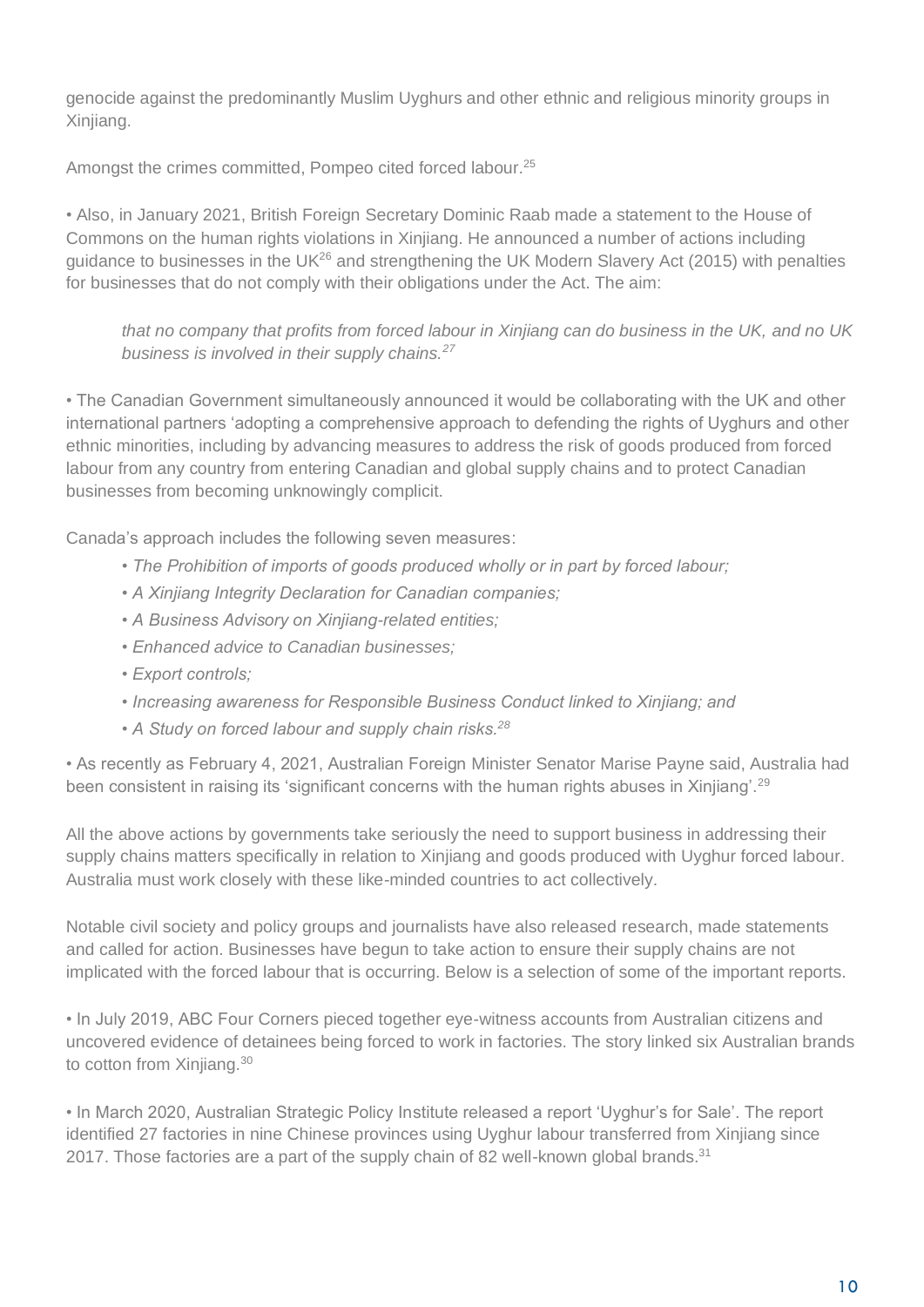• In May 2020, the south China Morning Post reported 'the Chinese government has resumed a job placement scheme for tens of thousands of Uyghur Muslims who have completed compulsory programmes at the "re-education" camps in the far-western region of Xinjiang.'<sup>32</sup>

• In July 2020, the human rights coalition End Uyghur Forced Labour<sup>33</sup> announced that it believed cotton produced in camps in Xinjiang region finds its way into one in five cotton products worldwide. Australian retailers and brands were named alongside other global companies as sourcing from the region.

• Human Rights Watch in their World Report 2021 states that, 'While the Chinese government appears to have shut down some political education camps … 'released' Uyghur detainees are forced to work in factories and fields inside and outside Xinjiang'.<sup>34</sup>

• In January 2021, UK company Marks and Spencer announced its commitment to exit the Uyghur region.<sup>35</sup>

The Chinese Government denies all the above and continues to refuse access to Xinjiang Province by independent observers.

#### **Recommendation 3**

**That the Australian Government uses all means possible to persuade the Chinese government allow immediate, meaningful and unfettered access to Xinjiang for independent external observers, including the UN High Commissioner for Human Rights.**

# **9. CASE STUDY: COTTON AND FORCED LABOUR HOW DECISIVE ACTION REDUCES HARM**

Forced labour, child labour (including worst forms) and state-enforced forced labour is not unknown in cotton. In fact, of the top ten cotton producing countries in the world (including the US), only Australia has a clean record for its cotton.

### **Uzbekistan**

For years, Uzbekistan was one of the world's largest cotton exporters, ranking 3rd at one stage (it is now 6th). Since before 2012, the government of Uzbekistan used one of the largest stateorchestrated systems of forced labour to produce it. In 2013, the ILO began monitoring the situation. The government of Uzbekistan forcibly mobilised over a million citizens (including children, young people, students, teachers, doctors, nurses, and employees of government agencies and private businesses) to the cotton fields to grow cotton and deliver production quotas under threats of penalty. These included the loss of the lease to farm the land, criminal charges and fines, expulsion from school, job loss, and loss of social security benefits.

Profits of the Uzbek cotton sector supported only the inner circle of Uzbek government. Uzbek farmers were forced to meet state-established cotton quotas, purchase inputs from one stateowned enterprise, and sell the cotton to a state-owned enterprise at artificially low prices. The system trapped farmers in poverty, and the state profited from sales to global buyers. The profits disappeared into a secret fund to which only the highest-level officials had access.

The practice violated Uzbek labour laws and fundamental international labour and human rights conventions ratified by the Uzbek government. Businesses all over the world who sold and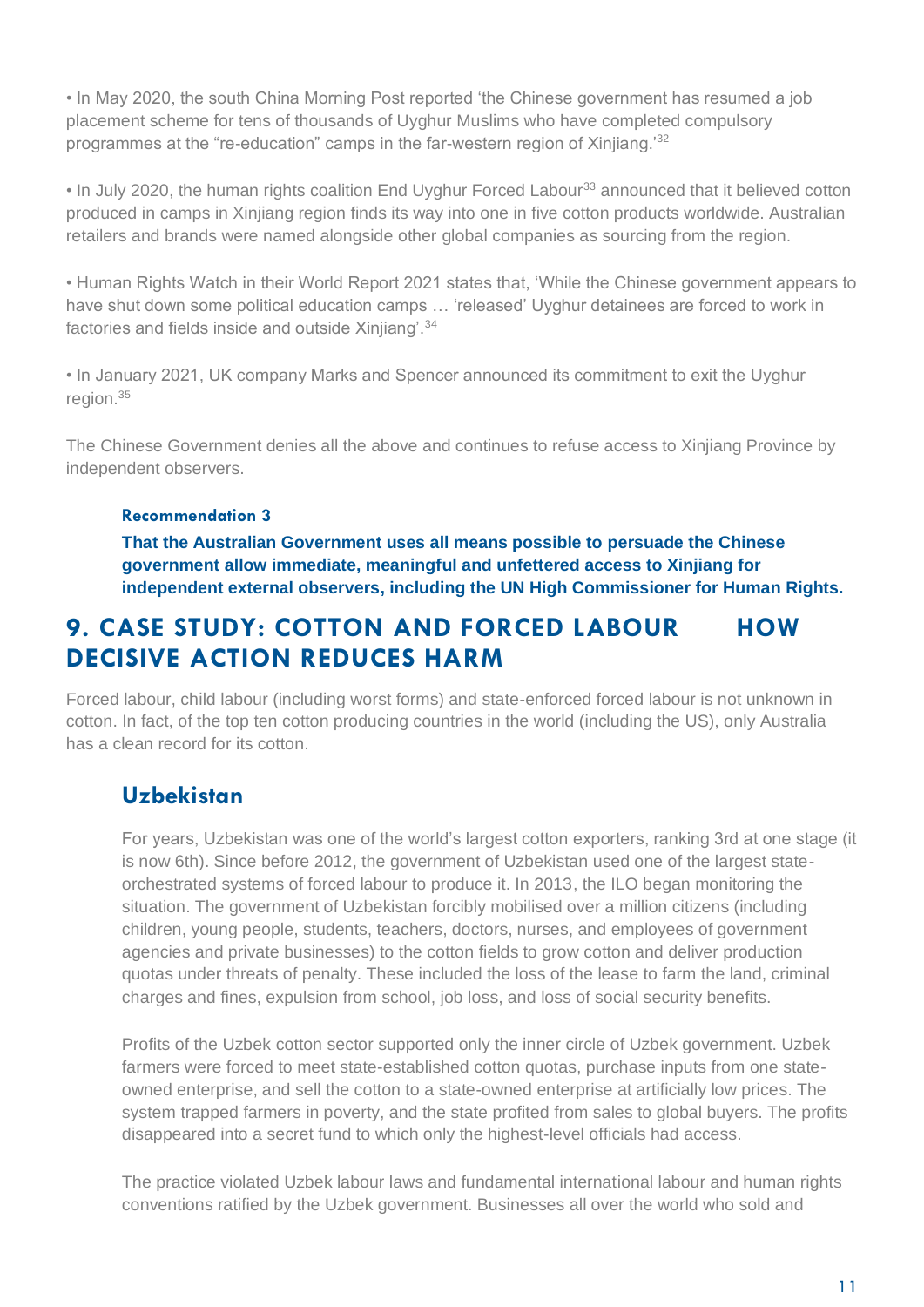produced products made with cotton (including all such companies on the ASX 200) signed pledges to not knowingly source cotton from Uzbekistan.<sup>36</sup>

# **Turkmenistan**

Neighbouring Turkmenistan has been the ninth largest producer and seventh larger exporter of cotton in the world (it is now 14th). It has maintained that status through a system of forced labour under the auspices of the State. The Government had complete control over cotton production and obliges cotton farmers to respect annual quotas.

In a 2016 report the ILO expressed 'deep concern [of] the widespread use of forced labour in cotton production which affects farmers, businesses and private and public sector workers, including teachers, doctors and nurses, under threat of losing their jobs, salary cuts, loss of land and extraordinary investigations.'<sup>37</sup>

Also in 2016, Be Slavery Free (then known as STOP THE TRAFFIK) joined 57 stakeholders (companies, investors, business associations, trade unions and human rights organisations) in writing to the President of Turkmenistan requesting action from the Turkmen government to end these practices and pointing out the importance of, 'brand reputation is a vital part of success in the competitive textile and apparel industry.'<sup>38</sup>

The good news is Uzbekistan is gradually reforming its cotton industry. In Turkmenistan forced labour remains entrenched. Earlier this year Be Slavery Free interviewed exiled journalist Ruslan Myativ and hear first-hand of the ongoing situation in Uzbekistan. The interview can be view as part of our webinar 'Cotton is Soft; Forced Labour is Not'.<sup>39</sup>

In addition to the concerns for human rights violations, this situation creates considerable human rights and reputational risk to the world's garment industry. At every stage of the supply chain of garments there is a risk of forced and child labour. When this is also state-sanctioned, this industry needs the support and engagement of Governments to address the issue. More than 60% of garments sold in Australia come from China.<sup>40</sup>

# **10. ADDRESSING FORCED LABOUR IN GLOBAL SUPPLY CHAINS**

To address such issues (and have the best chance of avoiding unintended consequences) requires a 'shared responsibility' where business, civil society, government, academics and local communities (where the forced labour is occurring) jointly address and discern ways forward.

We have already cited the actions of some governments in relation to this. At the moment Australia is lagging in processes which support this, leaving civil society and business for fewer options of their own.

# **10.1 United States of America (US)**

The US has long taken a global leadership role in address human trafficking and forced labour beyond their borders. Their engagements are three-fold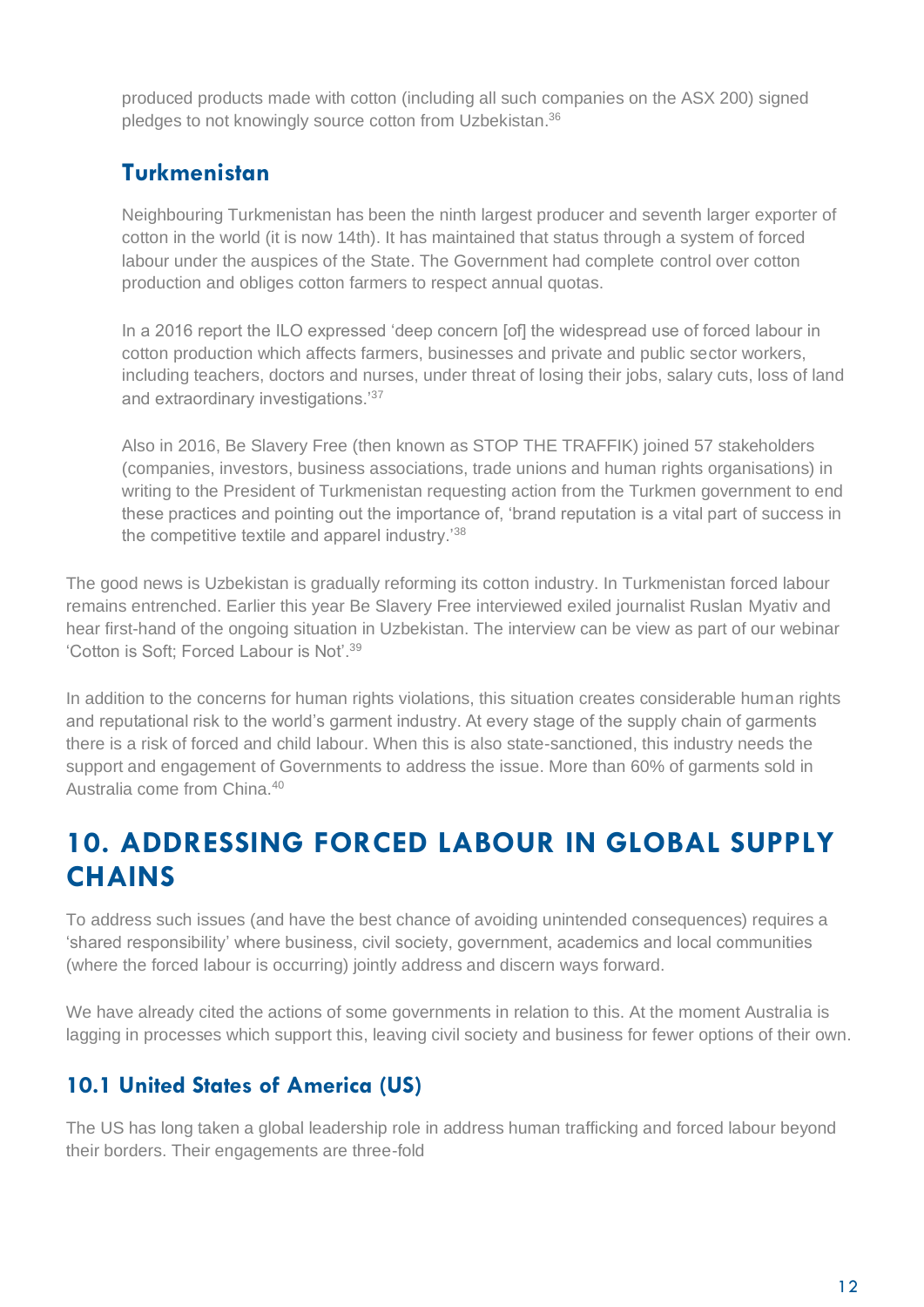#### **10.1.a Trafficking in Persons Report (TIP Report)<sup>41</sup>**

Each year for the last 20 years, the State Department produces the Trafficking in Persons Report (TIP Report) to monitor and combat trafficking in persons. It ranks governments based on their perceived efforts to acknowledge and combat human trafficking (including child and forced labour). In the process of developing the report, US Embassies throughout the world collate reports and consult civil society actors in the content relating to and ranking of countries.

The report is an important tool for diplomatic discussions regarding changes required in addressing human trafficking, forced and child labour, provides civil society with tools to identify human trafficking and forced and child labour abuse, and offers business a framework for assessing their risk. It is used by most assessment tools that measure risk of modern slavery and trafficking (such as the Global Slavery Index<sup>42</sup> and other business and investor tools).

#### **10.1.b Trafficking Victims Protection Reauthorization Act (TVPRA) and Executive Order 13126<sup>43</sup>**

On a biennial basis the US Department of Labor, Bureau of International Labor Affairs produces a list of products and their source countries for which there is a reasonable basis to believe they are produced by forced or child labour. The list is intended to ensure US federal agencies do not procure such goods. It is also used by businesses for similar purposes. It is limited in its use by Australian business and government agencies as the products and source countries for Australia are different to the US.

The US Department of Labor has a clear process (see page 78 of the 2020 report<sup>44</sup>) including how countries can protest being listed and how they can be removed from the list. Civil society and other stakeholders can make submissions to the process.

#### **10.1.c Withhold Release Orders (WRO)<sup>45</sup>**

The US has long prohibited the importation of product made by forced or child labour. Such merchandise is subject to exclusion and/or seizure and may lead to criminal investigation of the importer(s). When information reasonably but not conclusively indicates such products are being imported, the Commissioner of US Customs and Border Protection (CBP) may issue withhold release orders which are presumptive in nature.

There is a mechanism for any person (which includes media, human rights organisations, nongovernment organisations, businesses and individuals) who believe such products are being imported to communicate this with the Commissioner of CBP. It enables the government to take some action whilst investigation still continues.

Notwithstanding criticism that these processes may become politicised, they still offer a range of clear actions that may be taken, and also support businesses which are seeking to identify their risk.

### **10.2 European Union**

#### **10.2.a EU Yellow Card<sup>46</sup>**

The EU is the largest importer of seafood and fish in the world. It has developed an official warning system it issues to trading partners to tackle issues (including human trafficking and forced labour) in the illegal, unreported and unregulated fishing. It is a 'wake-up' call before trader sanctions are imposed.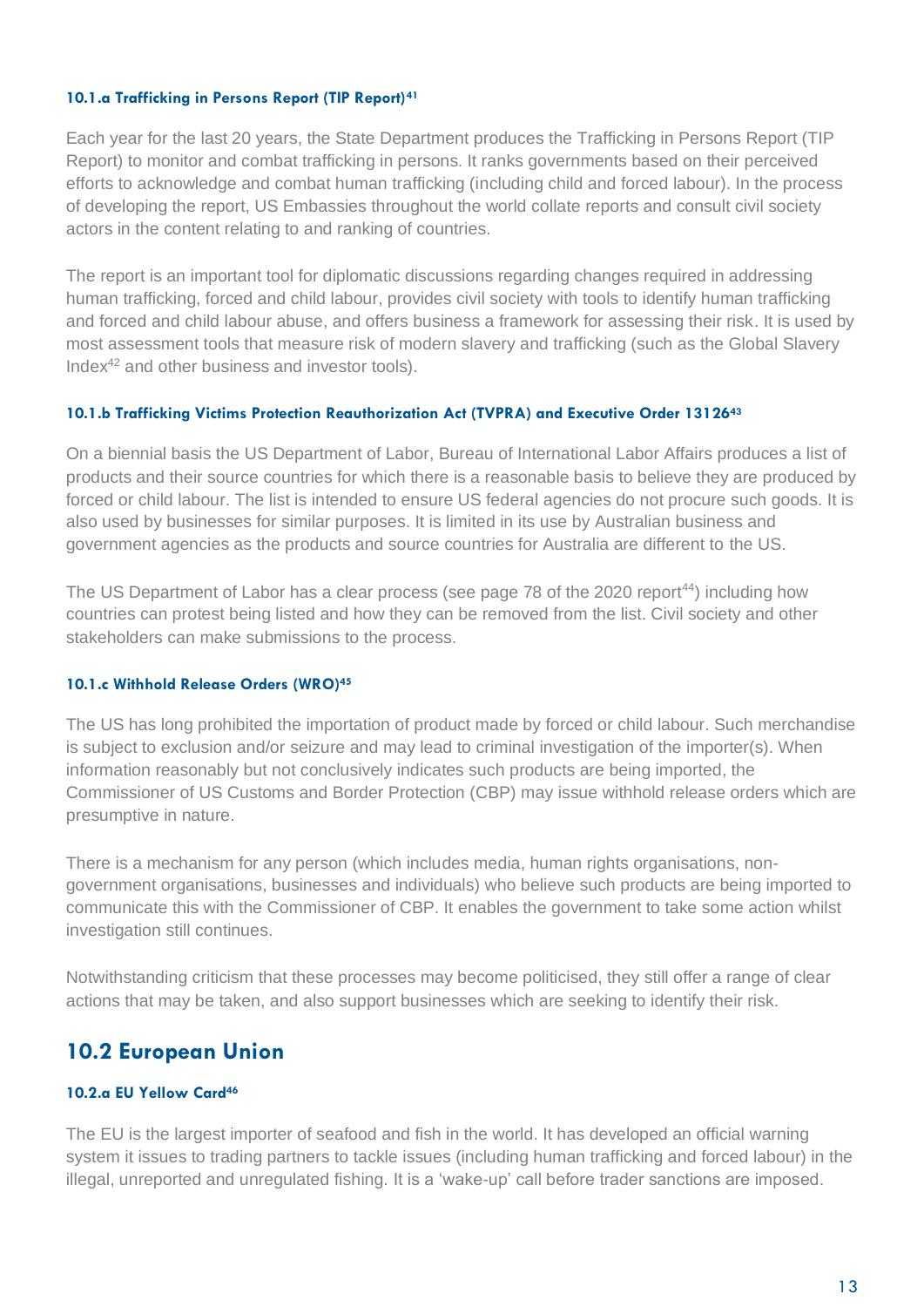#### **10.2.b EU Mandatory Due Diligence Legislation**

The EU is in the process of developing mandatory human rights due diligence legislation. 'The new rules will hold companies legally responsible for avoiding and limiting risks in their entire value chain. They will give victims a legal right to support and to seek reparations, and will ensure fairness, a level playing field and legal clarity for all businesses, workers and consumers.<sup>'47</sup> This legislation will place the EU well ahead of Australia in addressing human rights violations in business supply chains.

#### **10.2.c EU Ban on Imports from Forced and Child Labour**

The European Parliament has also called for a new EU instrument that allows for import bans on products related to severe human rights violations such as forced labour or child labour. The import ban instrument would be a complement the EU due diligence law. The proposed legislation would be similar to the US WRO to stop goods with suspected forced labour child labour or human rights abuses in their supply chain, at EU borders. The onus is would then be on company in questions to prove that there is no forced or child labour or that they have remedied the situation.<sup>48</sup>

### **10.3 United Kingdom**

#### **10.3.a UK Modern Slavery Act (2015)**

The Australian Modern Slavery Act (2018) is modelled on the UK Act (Section 54) on transparency in supply chains, but with a number of improvements. However, the UK is about to leap-frog ahead of Australia with recent announcements of reforms and additions, including increasing the content required in the report, publication on a government website and more effective enforcement. (see section 7 regarding actions the UK is taking in relation to Forced Labour in Xinjiang Province)

Section 54 of the UK Modern Slavery Act (2015) formed the basis of the Australian Modern Slavery Act (2018). In an independent review of the UK Act it was determined that while the Act has been effective in raising awareness, there needed to be strengthening of provisions for addressing non-compliance.<sup>49</sup> Such a move may be necessary in Australia as well.

# **11. AUSTRALIA**

### **Australian Modern Slavery Act (2018)**

Australia's legislation in addressing slavery (including forced and child labour) in supply chains was considered world's best at the time. However, when it comes to addressing issues such as state sanctioned forced labour or entrenched forced labour, Australia is clearly lacking in mechanisms for the Government to support businesses in addressing these matters and business is lacking in capacity to address them on their own.

Whilst there is a review proposed of the Australian Modern Slavery Act (2018) at the three-year point, it is clear that there are issues emerging which require addressing more urgently. The Australian Government does not have a mechanism for investigating allegations of forced labour in supply chains; it does not have an instrument for trade mechanisms to address high risk products entering Australia; and it does not support business in their risk assessments and due diligence through providing a common list of products and places where there is a high risk of human trafficking and forced labour. Further, the Act does not make it mandatory for businesses operating in the country to undertake human rights and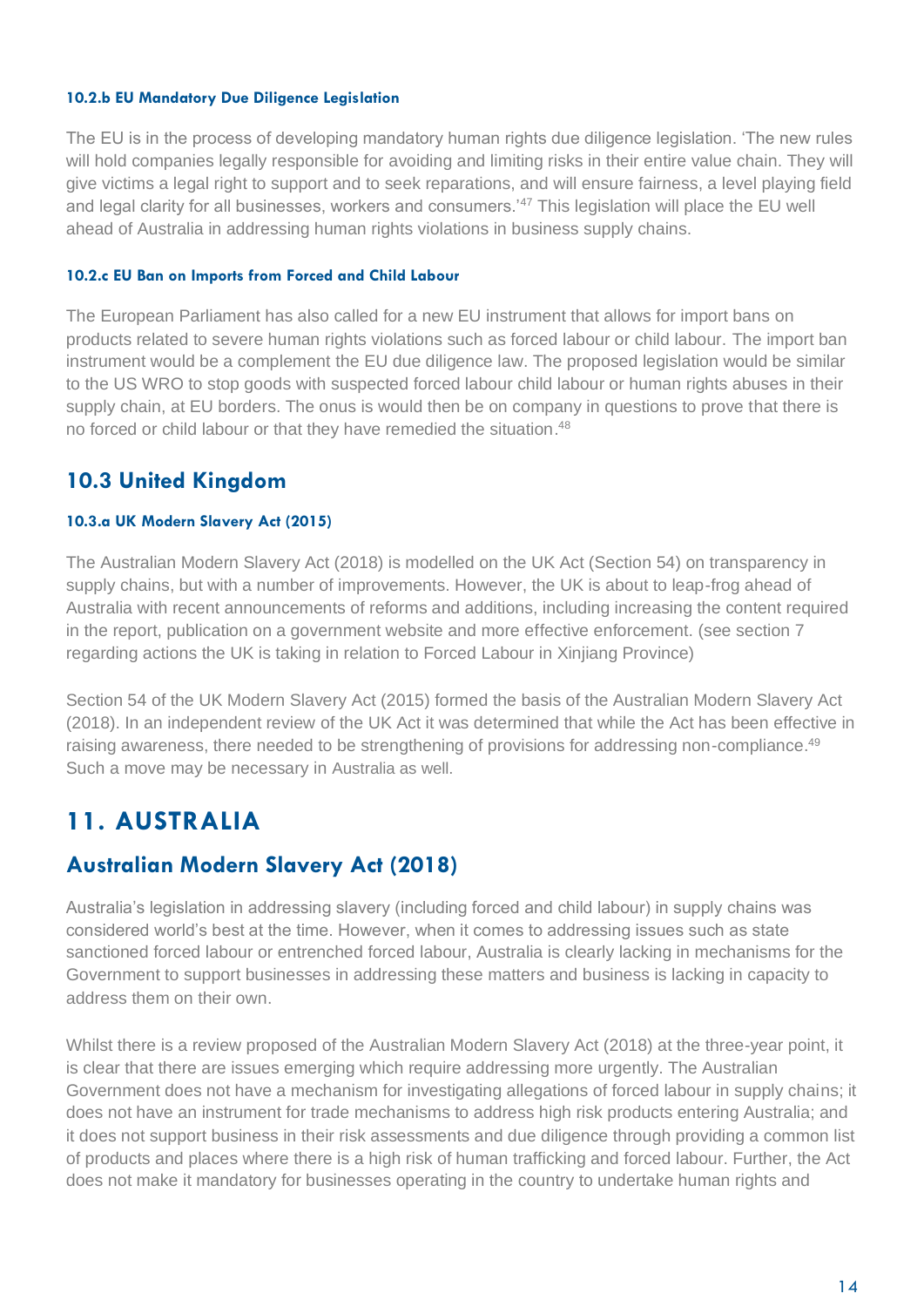environmental due diligence in their own operations and their global value chains. The Act should be amended accordingly.

Restricted access to the Xinjiang region by business and third-party social auditors makes the conventional due diligence and risk assessment approach required by the Australian Modern Slavery Act almost, if not totally, impossible. Social Auditing companies we are in contact with indicate that they can no longer effectively or safely determine whether factories and farms are relying on forced labour. Be Slavery Free is in contact with a number of potentially impacted businesses who are looking for help, now.

### **Recommendations from 'Hidden in Plain Sight'<sup>50</sup>**

'Hidden in Plain Sight' is the report of the Inquiry into establishing a Modern Slavery Act in Australia. It is regarded globally as one of the most comprehensive and potentially effective report and set of recommendations made by a government committee. It made the following recommendations yet to be enacted. We are of the opinion that the following three offer a robust mechanism for an Australian Government to address entrenched modern slavery risks which business cannot address on its own.

The recommendation numbers below are those used in the Government's Response to the Hidden in Plain Sight Report.<sup>51</sup>

#### **1. Independent Anti-Slavery Commissioner (Recommendation 6)**

*The Committee recommends that the Australian Government establish an Independent Anti-Slavery Commissioner under the proposed Modern Slavery Act with powers and resources to undertake the following functions …. (potential functions then listed)* 

*(Recommendation from Hidden in Plain Sight)*

The role of an Independent Anti-Slavery Commissioner should be established and then resourced with the capacity to investigate allegations of forced labour and human trafficking in the supply chains of a product and make recommendations to the appropriate Government department or Minister.

Few entities have the capacity to undertake such investigations on their own. There are economies of scale for such investigative work to be done by on behalf of many businesses. Such reports would assist those who need to report under the Australian Modern Slavery Act (2018) including the Commonwealth itself which must report under the Act.

#### **Recommendation 4**

**That the Inquiry recommend to the three-year review of the Modern Slavery Act (2018) that there be an Independent Anti-Slavery Commissioner whose role includes the investigation of allegations of forced labour, child labour and human trafficking in supply chains.**

#### **2. Trade Mechanisms (Recommendation 20)**

*That the Australian Government consider introducing other trade mechanisms to address modern slavery risks in the supply chains of goods entering Australia. In considering these mechanisms, the Committee suggests the Australian Government consider the US model of importation restrictions under the Trade Facilitation and Trade Enforcement Act 2015.*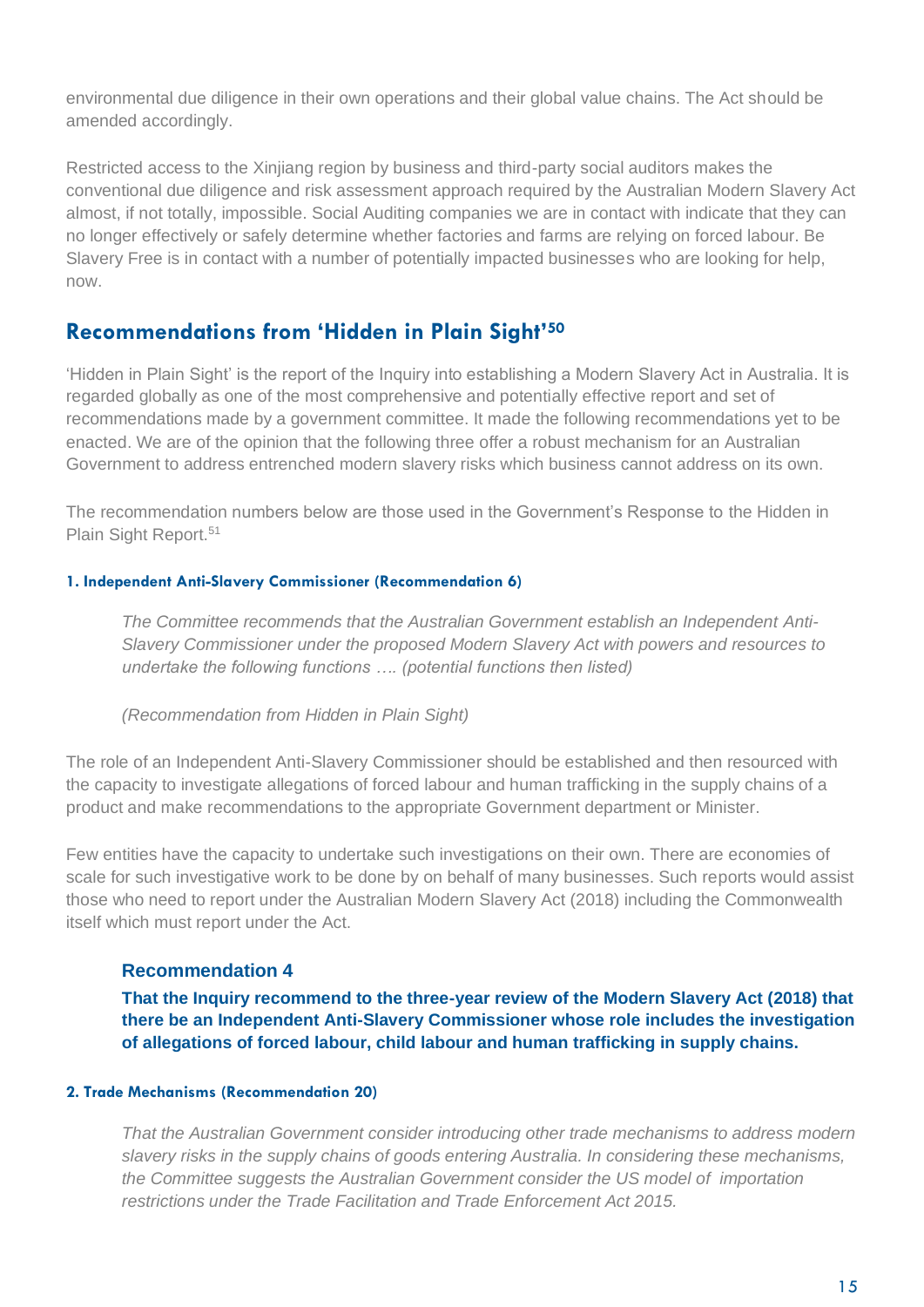#### *(Recommendation from Hidden in Plain Sight)*

This recommendation not only applies to products from Xinjiang Province and Uyghur forced labour. A number of the US CBP WRO's are for goods imported into Australia such as disposable rubber gloves from Malaysia, cotton from Turkmenistan and a range of products from China.

In response to this Recommendation, the Government noted the recommendation and stated

*The ABF is closely monitoring the effectiveness of overseas importation restriction schemes and considered, the viability of this approach as part of the development of the Modern Slavery Act 2018 (the Act). Unlike importation restrictions, which target goods at the border, Australia's Act ensures large entities address modern slavery risks throughout their global operations and supply chains. This includes modern slavery risks related to the production <sup>52</sup>and provision of goods or services that are not imported into Australia.* 

*Importantly, the complexity of global supply chains and the prevalence of modern slavery across all industries and sectors makes it difficult to accurately identify specific goods produced using modern slavery and track these goods to the border. As a result, importation restrictions are generally limited to unrefined goods and raw materials. Importation restrictions may also unintentionally incentivise entities to withhold information from governments and consumers about modern slavery risks in their supply chains to avoid enforcement action. This may limit the effectiveness of the Act, which aims to improve supply chain transparency and encourage companies to publicly disclose and respond to modern slavery risks.* 

Now is the time for this to be more closely addressed.

Many jurisdictions (US, the EU and India) make their import data publicly available. Such information can assist importers in their awareness of modern slavery risks. In Australia such information is only available to the those directly importing the product. We recommend that such data be publicly available.

Australia regularly engages in making or reviewing free trade agreements. We recommend that such agreements include clauses reflective of Australia's stance on modern slavery and respect for human rights.

The Australian Trusted Trader<sup>53</sup> program of the Department of Home Affairs facilitates businesses to streamline their trade through expediting their flow of cargo in and out of Australia. This program should include a requirement for businesses to address their modern slavery risks.

#### **Recommendation 5**

#### **That the committee recommend that:**

**a. the Australian Government consider introducing trade mechanisms to address modern slavery risks in the supply chains of goods entering Australia, including importation restrictions and presumptive action in relation to modern slavery and forced labour b. the Department of Home Affairs make public its importation data in a format which can** 

#### **be accessed by the public**

**c. the Department of Home Affairs ensure any amended or new Free Trade Agreements include clauses reflective of Australia's stance on modern slavery and respect for human rights including minimum standards for worker's rights in the other country's own laws**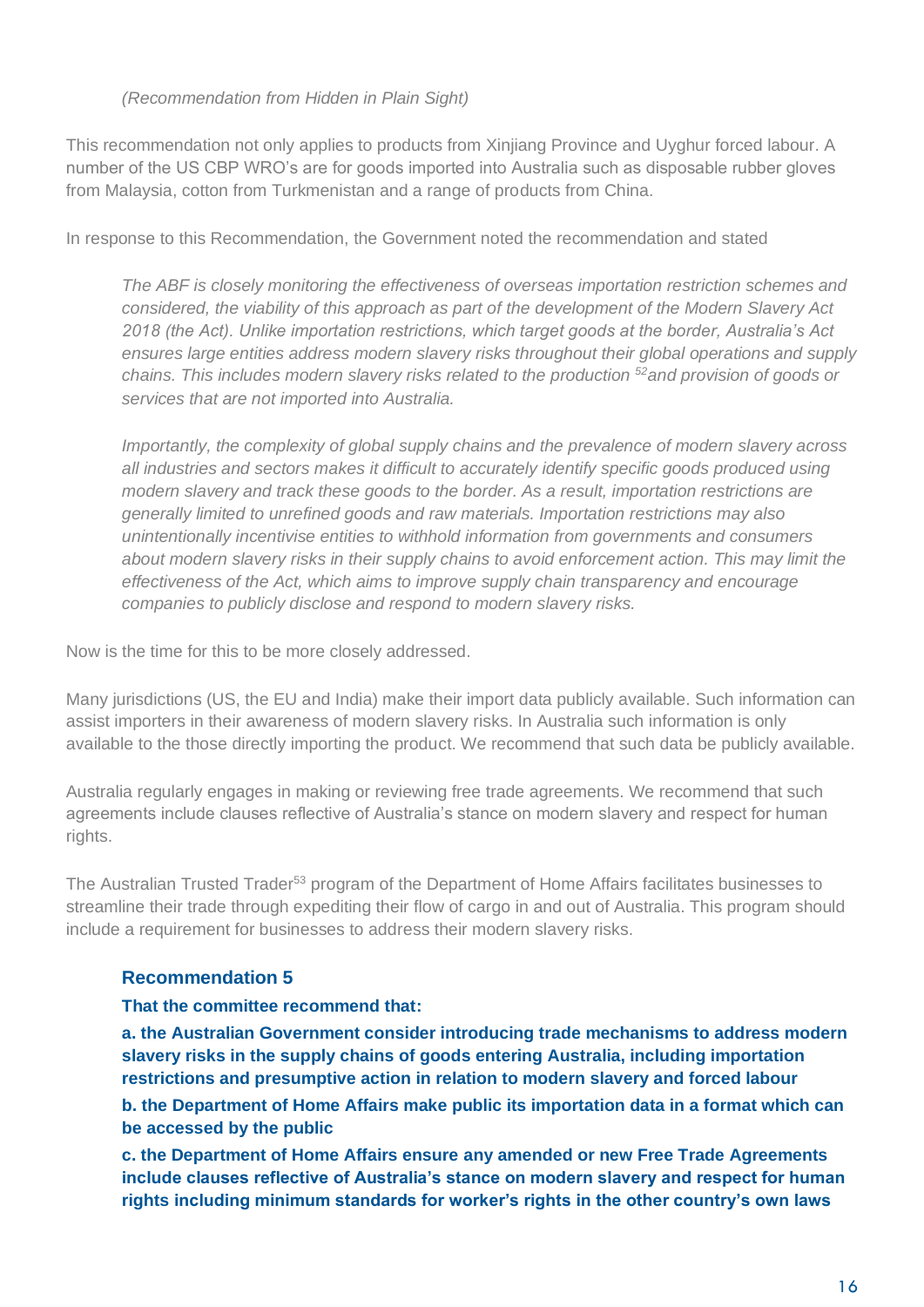**d. the Department of Home Affairs include in the Trusted Trader program a requirement to address modern slavery risks for imports to and exports from Australia, regardless of the size of the company**

#### **3. Lists of High-Risk Products and Service (Recommendation 15, (h))**

*… publishing a list of products or services, people groups, areas and industries with a high risk of modern slavery, both within Australia and internationally.* 

*(Recommendation from Hidden in Plain Sight)*

In the Government's response to the 'In Plain Sight' Report, this recommendation was accepted in full. It must urgently be undertaken as a matter of urgency.

#### **Recommendation 6**

**We urge the committee to recommend:**

**a. to the Business Engagement Unit of the Department of Home Affairs that they prioritise the publishing a list of products or services, people groups, areas and industries with a high risk of modern slavery, both within Australia and internationally** 

**b. to the three-year review of the Modern Slavery Act (2018) that it be mandatory for entities to report specifically on products or services from high-risk areas identified in the list published by the Business Engagement Unit**

## **12. IS IT DOABLE? (TO BAN IMPORTING GOODS)**

We believe it is.

We would argue that the Australian Modern Slavery Act (2018) with its focus on large entities addressing modern slavery risks in their operations and supply chains cannot be expected to address the situation of state-sanctioned forced labour in China. The Governments of the US, UK and Canada and actions of the EU include providing guidance to business in how to address this situation. These governments are doing as recommended by the Guiding Principles on Business and Human Rights.<sup>54</sup> They are ensuring that their 'current policies, legislation, regulations and enforcement measures are effective in addressing the risk of business involvement in gross human rights abuse and taking action if they are not'.

Supply chain tracing has a range of scientific tools and resources at its disposal. Companies like Sourcemap<sup>55</sup> are offering businesses concerned about forced labour (particularly in relation to Xinjiang Province and Uyghur forced labour) a streamlined due diligence solution that can be rapidly deployed across a global supply chain for any industry. The supply chain mapping approach uses a vendor portal with cascading functionality to quickly and accurately identify sub-suppliers and ensure that they have the right policies and procedures in place, and transaction traceability to verify the authenticity of each inbound shipment. It enables business to provide the evidence they need to exclude forced labour.

There are also 'bottom-up' approaches. Top-down approaches require the buy-in of every supplier in every tier. But intermediary suppliers are often deterred by the time and cost of reporting. Even those who may not be doing wrong will try to avoid any scrutiny. Putting on a good show for audits is a wellhoned practice. Bluenumber<sup>56</sup> is an NGO providing a platform for bottom-up opt-in by any workers in a supply chain. Bluenumber triangulates the count of workers volunteering their locations, declaring what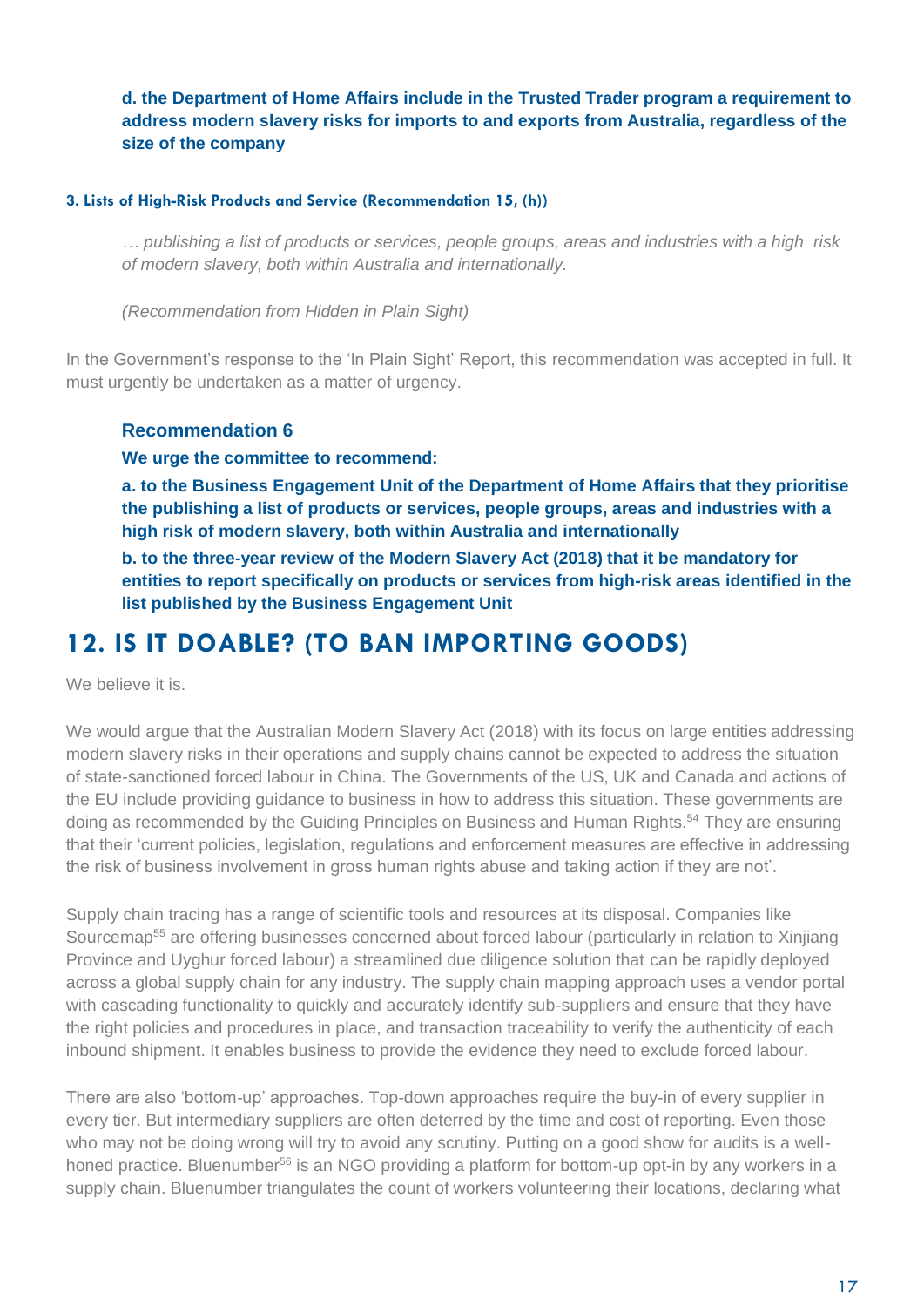they are working on, for whom, and with what that supplier produces. People with bluenumbers show up on a supply map so their existence can be matched with products. Bluenumber measures supply chains using unfiltered data provided by people, not just third-party audits of facilities and sampled product outputs. Bluenumber would enable enforcement when every legitimate worker is properly co-located within the supplier's licensed facilities and their smartphone logs reasonable working hours at that place. A spot check on any audit report would simply require calling or messaging the worker directly to check details of their working conditions. Any unanswered or blocked call from a previously registered person would raise a red flag.

Oritain<sup>57</sup> traces actual products back to their true origin using advanced science. They analyse Isotopes and Trace Elements from samples of products and materials, to determine their origin or other characteristics. They can accurately determine the geographic origins of any natural product. We understand their technology may be assisting the US government in monitoring the WRO's.

We have not spoken to a single business who is not concerned about what is happening in Xinjiang and with the Uyghur people as a human rights issue. They are also concerned to engage in providing a solution. They know they cannot do this alone. They are willing to share their knowledge, insight and struggles. With the correct convening of business, government, civil society and academic partners, we believe it is doable.

#### **Recommendation 7**

**That the Inquiry recommend to the Department of Foreign Affairs and Trade and the Business Engagement Unit of the Department of Home Affairs that they urgently convene and fund a think-tank of business, government, civil society and academics to** 

**a. Consult with Australian business, civil society and academics on the ways they are exposed to forced labour risks from the Xinjiang Province and forced labour of Uyghur and other minorities and issue advice or guidance on how awareness can be raised on this matter** 

**b. Develop a framework for a joint call to action by entities impacted by this risk**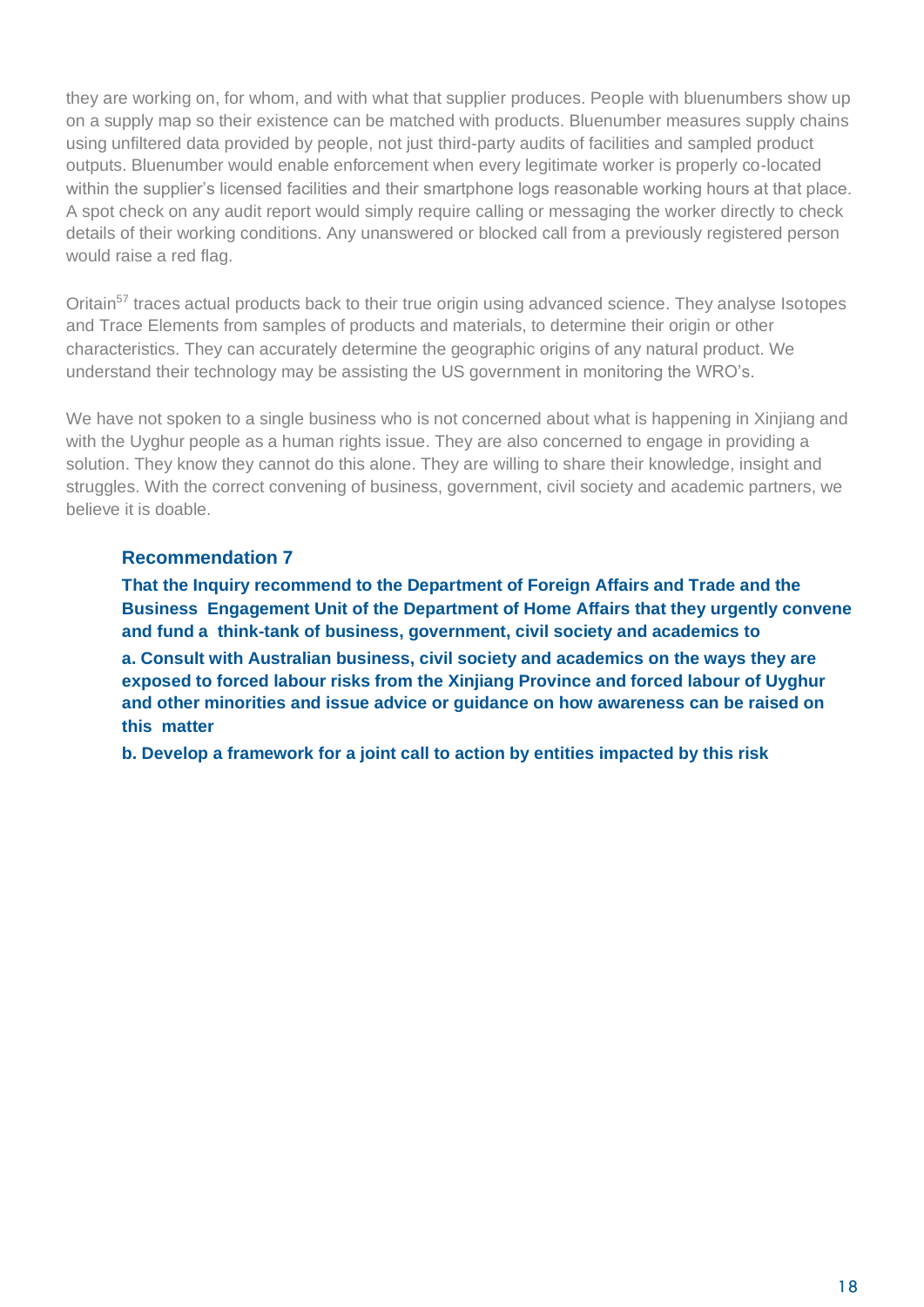# **13. NEVER AGAIN**

"Never again" is more than a slogan: It's a prayer, a promise, a vow. here will never again be hatred, people say. Never again jail and torture. Never again the suffering of innocent people, or the shooting of starving, frightened, terrified children. And never again the glorification of base, ugly, dark violence. It's a prayer.

#### Elie Wiesel, Nobel Laureate and Holocaust survivor 'Hostage: A Novel' 2012

This Inquiry will inevitably be about more than bans on products from Xinjiang. There is more to this than forced labour and further actions will be required. But this is a start.

Over 200 years ago, William Wilberforce and his band of abolitionists ended the trans-Atlantic slave trade. The abolitionists would be horrified to know that there are more slaves in the world today than any other time in history and their work must be re-done.

Over 70 years ago the UN first recognised genocide as a crime under international law. It was codified as an independent crime in the 1948 Convention on the Prevention and Punishment of the Crime of Genocide (the Genocide Convention).<sup>58</sup> China ratified this Convention in 1983.

The intent (and the promise) was 'never again'. That intent has not been realised. Definitions have been argued about, the world has failed to act (and even withdrawn) when help was most needed by the most vulnerable and there have been limited consequences for perpetrators.

Unfortunately, this vital call is all too often fragmented. We didn't get it right for Yugoslavia. We didn't get it right with Rwanda. We didn't get it right in Cambodia. We didn't get it right many, many, many times. This is another chance to give it a go. Let's not decide it is too risky, too expensive or too difficult.

If we look the other way – history will judge us.

"You may choose to look the other way, but you can never say again you did not know." William Wilberforce, Abolitionist

**REFERENCES** <sup>1</sup> Coalition to End Uyghur Forced Labour [https://enduyghurforcedlabour.org](https://enduyghurforcedlabour.org/)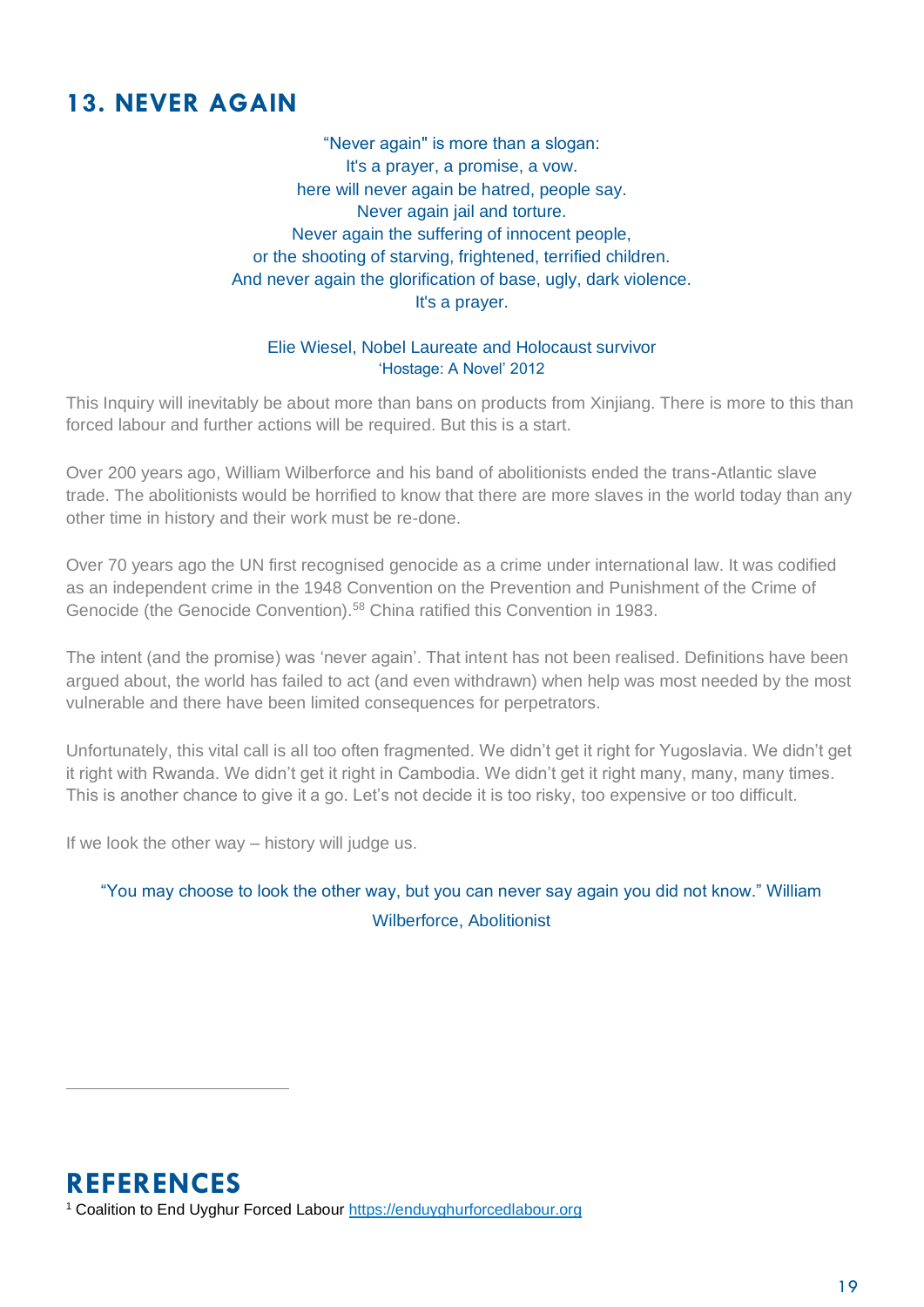<sup>2</sup> Customs Amendment Bill

[https://www.aph.gov.au/Parliamentary\\_Business/Committees/Senate/Foreign\\_Affairs\\_Defence\\_and\\_Trade/Uyghur](https://www.aph.gov.au/Parliamentary_Business/Committees/Senate/Foreign_Affairs_Defence_and_Trade/UyghurForcedLabourBill) **[ForcedLabourBill](https://www.aph.gov.au/Parliamentary_Business/Committees/Senate/Foreign_Affairs_Defence_and_Trade/UyghurForcedLabourBill)** 

<sup>3</sup> Ibid Coalition to End Uyghur Forced Labour

<sup>4</sup> Australian Trade Data<https://www.dfat.gov.au/trade/resources/trade-at-a-glance/Documents/index.html>

<sup>5</sup> Australian Criminal Code Section 270<https://www.legislation.gov.au/Details/C2013A00006>

<sup>6</sup> UN Guiding Principles on Business and Human Rights

[https://www.ohchr.org/documents/publications/GuidingprinciplesBusinesshr\\_eN.pdf](https://www.ohchr.org/documents/publications/GuidingprinciplesBusinesshr_eN.pdf) (section 7 (d))

<sup>7</sup> Australian Modern Slavery Act (2018)<https://www.legislation.gov.au/Details/C2018A00153>

<sup>8</sup> Commentary on the Modern Slavery Bill 2018

[https://www.aph.gov.au/Parliamentary\\_Business/Bills\\_Legislation/bd/bd1819a/19bd012](https://www.aph.gov.au/Parliamentary_Business/Bills_Legislation/bd/bd1819a/19bd012)

9 Ibid Commentary of the Modern Slavery Bill 2018

<sup>10</sup> The Better Cotton Initiative [https://bettercotton.org/?\\_qbtid=27845](https://bettercotton.org/?_qbtid=27845)

- <sup>11</sup> Woolworths Group Modern Slavery Statement<https://modernslaveryregister.gov.au/statements/154/>
- <sup>12</sup> Kathmandu Modern Slavery Statement<https://modernslaveryregister.gov.au/statements/1063/>
- <sup>13</sup> PVH Group Modern Slavery Statement<https://modernslaveryregister.gov.au/statements/320/>

<sup>14</sup> Universal Declaration of Human Rights

[https://www.google.com/search?client=safari&rls=en&q=universal+declaration+of+human+rights&ie=UTF-](https://www.google.com/search?client=safari&rls=en&q=universal+declaration+of+human+rights&ie=UTF-8&oe=UTF-8)[8&oe=UTF-8](https://www.google.com/search?client=safari&rls=en&q=universal+declaration+of+human+rights&ie=UTF-8&oe=UTF-8)

<sup>15</sup> Investors for Human Rights Investor Guide on Human Rights Risks in Xinjiang [https://investorsforhumanrights.org/publications/cover-human-rights-risks-xinjiang-uyghur-autonomous-region](https://investorsforhumanrights.org/publications/cover-human-rights-risks-xinjiang-uyghur-autonomous-region-practical-guidance)[practical-guidance](https://investorsforhumanrights.org/publications/cover-human-rights-risks-xinjiang-uyghur-autonomous-region-practical-guidance)

<sup>16</sup> DFAT Commitment to Human Rights [https://www.dfat.gov.au/international-relations/themes/human](https://www.dfat.gov.au/international-relations/themes/human-rights/Pages/human-rights)[rights/Pages/human-rights](https://www.dfat.gov.au/international-relations/themes/human-rights/Pages/human-rights)

<sup>17</sup> Senator Hon Marise Payne Statement on International Human Rights Day <https://www.foreignminister.gov.au/minister/marise-payne/media-release/international-human-rights-day-0>

<sup>18</sup> ILO Convention 29 on Forced Labour

[https://www.ilo.org/dyn/normlex/en/f?p=NORMLEXPUB:12100:0::NO::P12100\\_ILO\\_CODE:C029](https://www.ilo.org/dyn/normlex/en/f?p=NORMLEXPUB:12100:0::NO::P12100_ILO_CODE:C029) <sup>19</sup> ILO Convention 105

[https://www.ilo.org/dyn/normlex/en/f?p=NORMLEXPUB:12100:0::NO::P12100\\_ILO\\_CODE:C105](https://www.ilo.org/dyn/normlex/en/f?p=NORMLEXPUB:12100:0::NO::P12100_ILO_CODE:C105) 

<sup>20</sup> ILO Indicators of Forced Labor [https://www.ilo.org/wcmsp5/groups/public/---ed\\_norm/---](https://www.ilo.org/wcmsp5/groups/public/---ed_norm/---%20%20%20declaration/documents/publication/wcms_203832.pdf)

[declaration/documents/publication/wcms\\_203832.pdf](https://www.ilo.org/wcmsp5/groups/public/---ed_norm/---%20%20%20declaration/documents/publication/wcms_203832.pdf) 

<sup>21</sup> Coalition to End Transplant Abuse in China [https://endtransplantabuse.org](https://endtransplantabuse.org/)

<sup>22</sup> The China Tribunal<https://chinatribunal.com/>

<sup>23</sup> Statement to the UN<https://new-york-un.diplo.de/un-en/news-corner/201006-heusgen-china/2402648>

<sup>24</sup> US Withhold and Release Order [https://www.cbp.gov/newsroom/national-media-release/cbp-issues-region-wide](https://www.cbp.gov/newsroom/national-media-release/cbp-issues-region-wide-withhold-release-order%20products-made-slave)[withhold-release-order products-made-slave](https://www.cbp.gov/newsroom/national-media-release/cbp-issues-region-wide-withhold-release-order%20products-made-slave)

<sup>25</sup> Secretary of State Mike Pompeo statement on Xinjiang [https://2017-2021.state.gov/determination-of-the](https://2017-2021.state.gov/determination-of-the-secretary-of-state-on-atrocities-in-xinjiang/index.html)[secretary-of-state-on-atrocities-in-xinjiang/index.html](https://2017-2021.state.gov/determination-of-the-secretary-of-state-on-atrocities-in-xinjiang/index.html)

<sup>26</sup> UK Statement on Business Risks in China [https://www.gov.uk/government/publications/overseas-business-risk](https://www.gov.uk/government/publications/overseas-business-risk-china/overseas-business-risk-china)[china/overseas-business-risk-china](https://www.gov.uk/government/publications/overseas-business-risk-china/overseas-business-risk-china)

<sup>27</sup> UK Foreign Secretary statement on Response to Xinjiang [https://www.gov.uk/government/speeches/foreign](https://www.canada.ca/en/global-affairs/news/2021/01/canada-announces-new-measures-to-address%20human-rights-abuses-in-xinjiang-china.html)[secretary-on-the-situation-in-xinjiang-and-the governments-response](https://www.canada.ca/en/global-affairs/news/2021/01/canada-announces-new-measures-to-address%20human-rights-abuses-in-xinjiang-china.html)

<sup>28</sup> Canadian Announcement on Xinjiang [https://www.canada.ca/en/global-affairs/news/2021/01/canada-announces](https://www.canada.ca/en/global-affairs/news/2021/01/canada-announces-new-measures-to-address%20human-rights-abuses-in-xinjiang-china.html)[new-measures-to-address human-rights-abuses-in-xinjiang-china.html](https://www.canada.ca/en/global-affairs/news/2021/01/canada-announces-new-measures-to-address%20human-rights-abuses-in-xinjiang-china.html)

<sup>29</sup> Senator Hon Marise Payne Statement on China [https://www.smh.com.au/politics/federal/un-should-be-given](https://www.smh.com.au/politics/federal/un-should-be-given-immediate-access-to-uighurs-payne%2020210204-p56zgp.html)[immediate-access-to-uighurs-payne 20210204-p56zgp.html](https://www.smh.com.au/politics/federal/un-should-be-given-immediate-access-to-uighurs-payne%2020210204-p56zgp.html)

30 ABC Four Corners Documentary on Xinjiang https://www.abc.net.au/4corners/xinjiang-tell-the-world/11350450

<sup>31</sup> Uyghurs for Sale ASPI https://www.aspi.org.au/report/uyghurs-sale

<sup>32</sup> South China Morning Post Report on Xinjiang [https://www.scmp.com/news/china/politics/article/3082602/china](https://www.scmp.com/news/china/politics/article/3082602/china-plans-send-ugyur-muslims-xinjiang-re%20education-camps-work)[plans-send-ugyur-muslims-xinjiang-re education-camps-work](https://www.scmp.com/news/china/politics/article/3082602/china-plans-send-ugyur-muslims-xinjiang-re%20education-camps-work) 

33 Coalition to End Uyghur Forced Labour [https://enduyghurforcedlabour.org](https://enduyghurforcedlabour.org/)

<sup>34</sup> Human Rights Watch Global Report 2021 [https://www.hrw.org/world-report/2021/country-chapters/china-and](https://www.hrw.org/world-report/2021/country-chapters/china-and-tibet)[tibet#](https://www.hrw.org/world-report/2021/country-chapters/china-and-tibet)